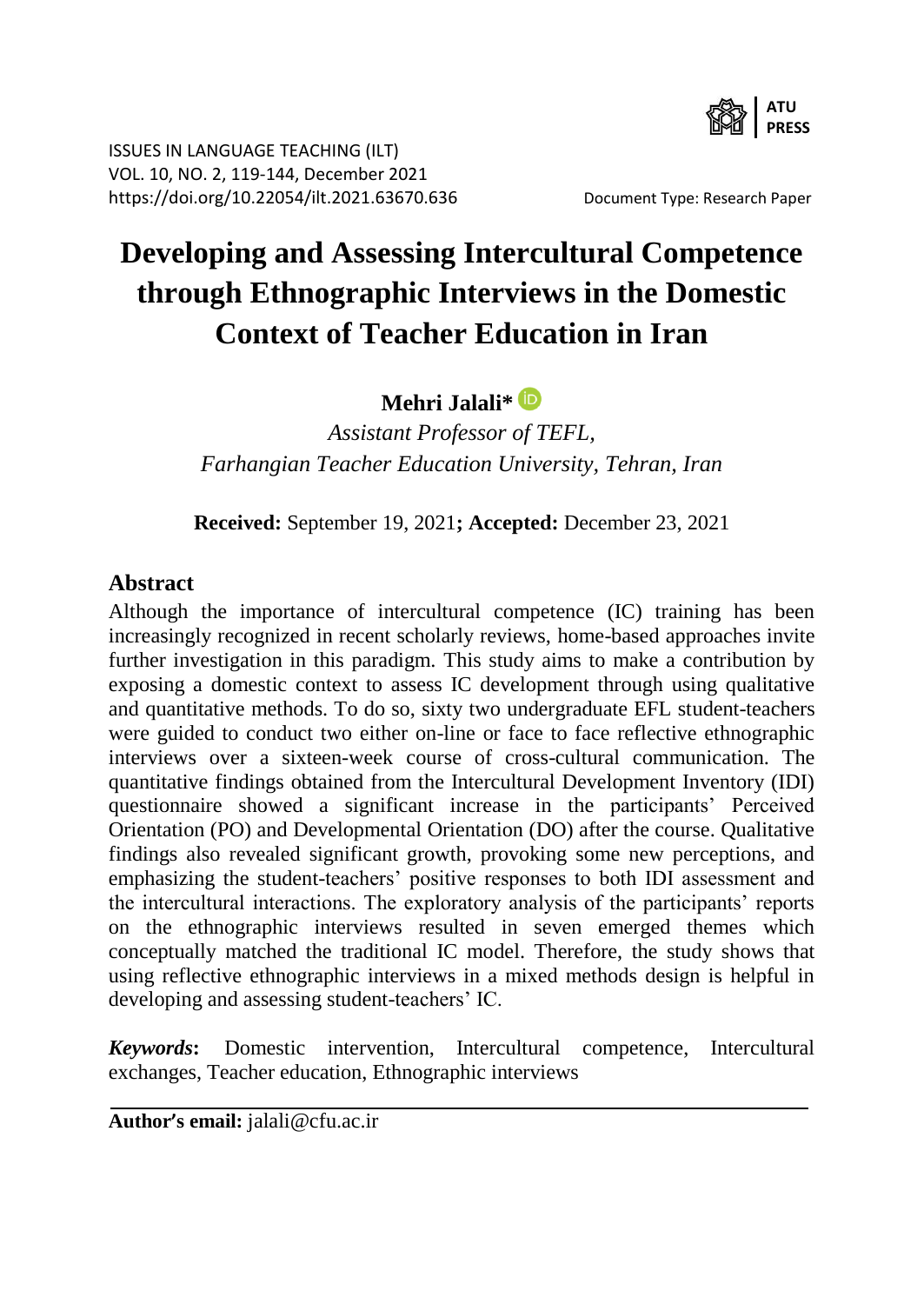# **INTRODUCTION**

In the  $21<sup>st</sup>$  century, mobility has become more common among people and along with social mobility geographical mobility similarly entails change of status which requires adapting to concepts, values and beliefs of different social groups (Byram, Duffy, & Murphy‐Lejeune. 2009). Especially for the students and teachers, it shortly becomes obvious that cultures of the same professional training or academic discipline are not the same in different countries. Therefore, Intercultural Competence (IC) is increasingly emphasized in the mission statements of educational and governmental institutions willing to create well-furnished citizens for the constantly changing contexts of this different age. Developing IC is more necessary in language teaching since growing interaction among countries has provided students with a wealth of new chances to participate in intercultural contacts and international communication. Consequently, teachers' intercultural interest and experience seems to be vital to fulfill the needs of this evergrowing interculturally conscious population (Damen, 1987, Saboori, Phishghadam, Hosseini Fatemi, & Ghonsooli, 2015). Studies on teacher education programs also reveal the positive effect of such experience on improving intercultural teaching (He, Lundgren, Pynes, 2017). However, in Iran few studies on intercultural relationship (e.g., Najarzadegan, 2016; Nemati, Marzban, Maleki, 2014) have actually attempted to update nationwide guidelines toward integrating IC into all levels of foreign language learning and teaching. In order to address some of these issues, the present study has tried to use mixed-methods data obtained from an interview-based course design in an Iranian teacher-education setting

Moreover, the existing international literature on IC increasingly suggests using "ethnographic approaches" to expand foreign language learners and teachers' awareness of processes involved in cultural acquisitions in different contexts (e.g., Allen, 2000; Holmes & O'Neill, 2012; Ericksen, 2021, Sercu, 2004). So far, most of the investigations have focused on language students who interact in multicultural contexts or study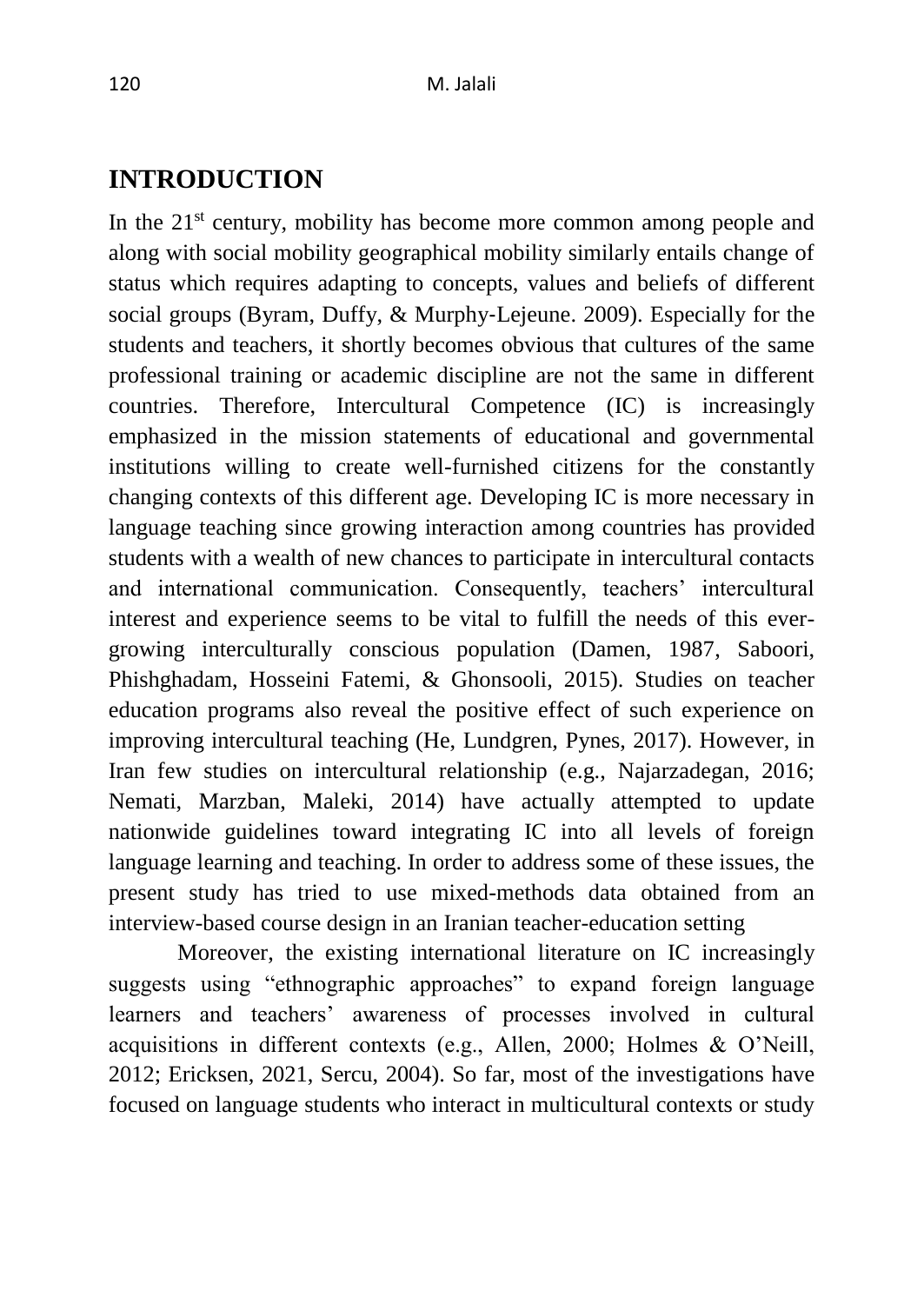abroad (Byram et al., 2009; Strugielska & Piątkowska, 2016, Wolff & Borzikowsky, 2018). The present study sought to search if an interview inquiry approach can develop IC of Iranian EFL student-teachers "at home" when economic and political factors inhibit beyond border exchanges. An additional issue in IC studies is that most of the investigations have had Euro-American participants (e.g., Almeida, Simoes & Costa, 2012) and the resulting theories are potentially ethnocentric in their conceptualization and findings (Spitzberg & Changnon, 2009). Therefore, due to the possible Western bias, conducting research in a context with different psychocultural and socio-economic conditions is required. The present research used the literature on ethnographic approaches to design a reflective interview project and to assess the participants' IC development revealed in their written materials and their scores on a well-known IC measure (IDI) as well.

### **LITERATURE REVIEW**

According to Deardorff (2006), there is no agreement on the intercultural competence terminology. This concept has been referred to by different terms in various disciplines and approaches. Regarding the assessment tools and available literature, Fantini (2009) found a variety of terms being used, such as cross-cultural adaptation, multiculturalism, global competence, intercultural sensitivity, intercultural maturity, cultural intelligence, crosscultural awareness, international communication, global citizenship, and intercultural competence.

Developing a working definition for IC, one of the widely used terms, is an issue that has concerned the scholars for more than five decades. Deardorff (2006) used the Delphi technique to document an agreement among intercultural experts on IC aspects. The final aspects were classified and placed into a model (IC Process Model) whose emphasis on internal and external products derived from the development of specific attitudes, knowledge and skills inherent in the concept. Given the fact that the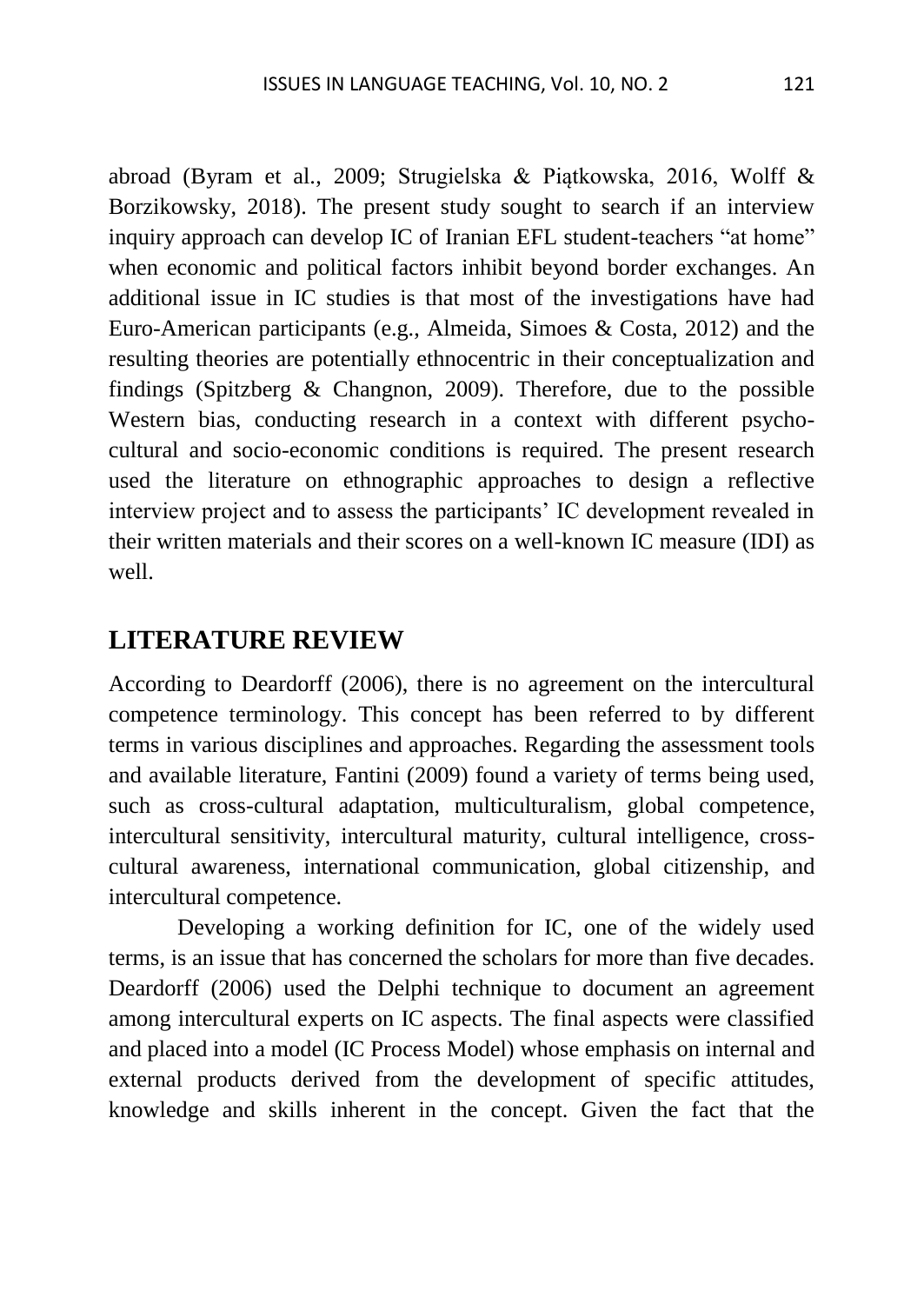dimensions in this model are still broad, each feature can be developed into more detailed measurable outcomes and equivalent indicators depending on the situation (Deardorff, 2011). The total external output of intercultural competence is defined as *appropriate* and *effective* behavior and communication in intercultural contexts, which can be expanded based on the indicators of suitable behavior in detailed contexts. So, the term IC always implies communicative competence which means it has linguistic, sociolinguistic and discourse components (Sercu, 2004).

In professional domain, this definition has four distinguishable dimensions namely knowledge, skills, attitudes and traits. In Chen and Starosta's (1996) model, *cognitive* (intercultural awareness), *affective* (intercultural sensitivity), and *behavioral* (intercultural adroitness) components have been focused for an effective interculturalist. From the cognitive perspective, the effective interculturalist has self and cultural awareness that can reduce the inherent uncertainty and ambiguity in intercultural interaction. From affective perspective, an effective interculturalist is supposed to be an open-minded and unbiased person who has a positive self-concept in social interactions. From the behavioral perspective, an effective interculturalist has good technical skills, proper interaction management, self-disclosure, behavioral flexibility along with social skills in verbal and non-verbal settings. IC also has some contributing *personality traits*, including respect, empathy, interest in cultures, tolerance, flexibility, open-mindedness, sociability and positive self-image (Kealey & Ruben, 1983).

In Byram's (1997) model, three factors are significant in intercultural communication including attitudes, knowledge and skills. For him, having the *attitudes* of avoiding one's own cultural identity and developing worldview are necessary for an effective intercultural communication. In this model, *knowledge* has been divided into two categories. The first category is depicted as knowledge of social groups and their culture in one's own and the interlocutor's country. The second one is represented as knowledge of interaction processes at both individual and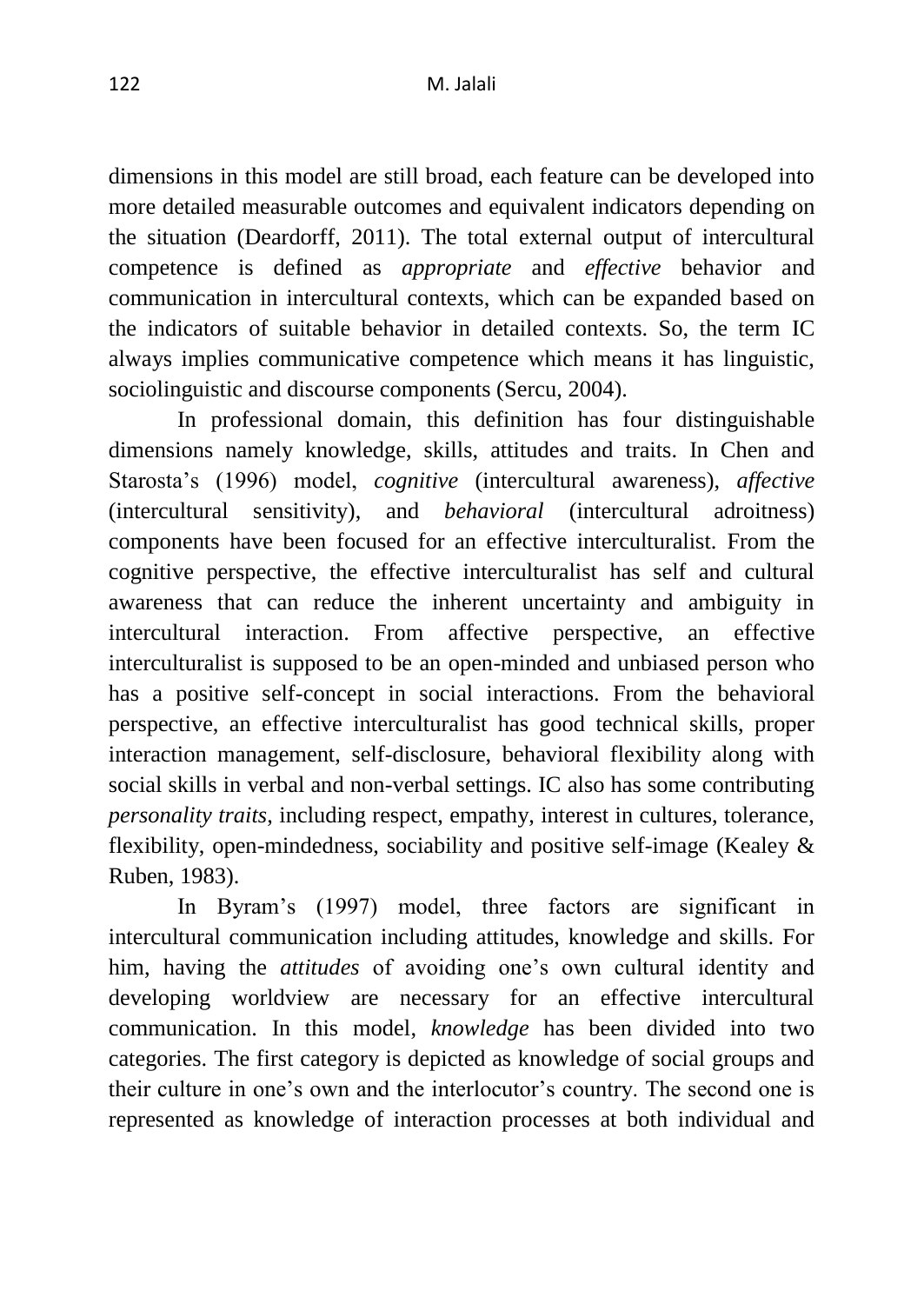social levels. Therefore, this sort of knowledge embraces individuals' cultural and linguistic behavior in intercultural communication. Skills are also explained in two ways. The first one is related to the *interpreting* and *relating skills* defined as the capability to understand an event or document from another culture and to connect it to events and documents in one's own culture (Spencer-Oatey & Franklin, 2009). *Discovering* and *interacting* are other sets of skills depicted as "the ability to acquire new knowledge of a culture and cultural practices, and the ability to operate knowledge, attitudes and skills under the constraints of real-time communication and interaction" (Byram, 1997, p. 35).

As Spitzberg and Changnon (2009) stated, the contemporary models and theories of intercultural competence can be classified into five types: developmental, compositional, co-orientational, causal process and adaptational. Although the frameworks and taxonomies are different, most confirm the ongoing process of intercultural competence development which can be acquired through intercultural interaction. The process of awareness growth in the broadly approved Developmental Model of Intercultural Sensitivity (DMIS) (Bennett, 1993) is moving from ethnocentrism to ethnorelativism indicating how individuals become more and more interculturally sensitive and competent while experiencing or being exposed to cultural differences across six stages from denial, defense, minimization, acceptance, adaptation to integration. Considering the themes, Deardorff (2009) also classified the field as concentrating on (a) the significance of identity and relationship development, (b) the significant role of interconnectedness and context in intercultural competence, (c) the necessity for the boundary transcendence, (d) a complete change of differences, and (e) the necessity for respecting each other.

Reviewing the models shows some problems like being over simplified and ethnocentric as well as having non-operational and outdated concepts of adaptation (Spitzberg & Changnon, 2009). Consequently, as Weng and Kulich (2015) pointed out, a corrective way to move away from the too cognitive and behavioral focus in IC investigations is encountering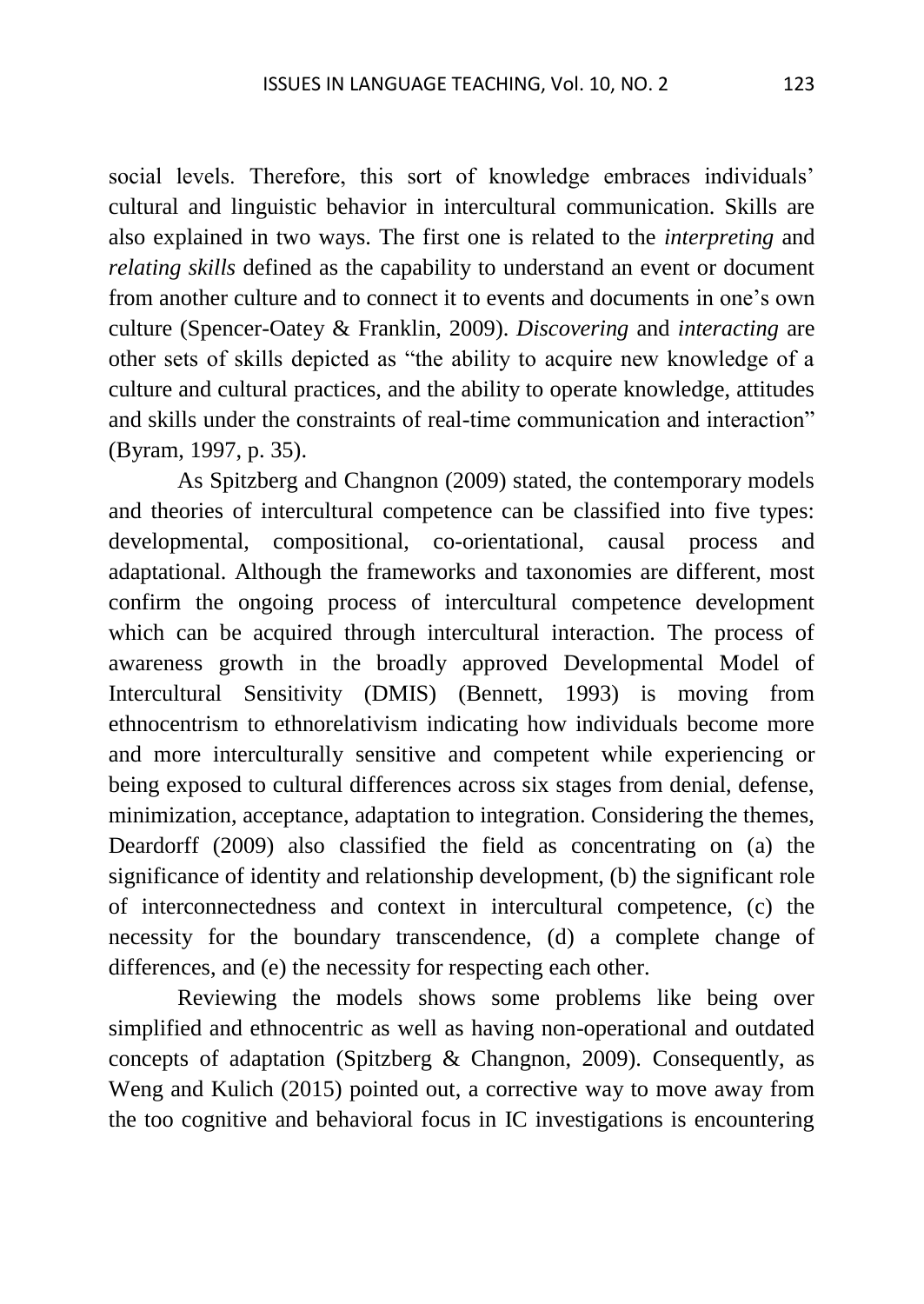cultures from within, following the "rich text" outlook of ethnography and preparing intercultural communicators to perceive ethnographic skills and attitudes. Communicators are then directed to use them to participate in, communicate with, and keep the observations of different cultures from the emic view of those who are active in the contexts.

## **Ethnographic Interviews and IC**

According to Alred, Byram, and Fleming (2003), developing IC cannot be achieved without interaction and encounter. However, encountering the differences does not automatically result in being intercultural. Programs trying to promote "ethnographic awareness" can simplify analytical and reflective processes required to make intercultural encounters effective. A basic way to develop ethnographic awareness is interviewing the informants where participant observation or field work opportunities are not easily available (Roberts, Byram, Barro, Jordan, & Street, 2001). Some scholars support using "ethnographic interview" techniques as a tool for learning culture in various contexts like classroom (Bateman, 2002), study abroad programs (Czura, 2016; He, et al., 2017; Yasin Çiftçi & Daloğlu, 2021), teacher training and classroom contexts (Byram & Duffy, 1996; Ward & Ward, 2003). In intercultural education, using ethnographic interviews has been proved to improve language teachers' understanding of the complexity often faced with differences conceptually, emotionally and analytically (e.g., Byram et al., 2009; Strugielska & Piątkowska, 2016). Likewise, the growing bulk of intercultural studies inspire learners and teachers to embark on various kinds of ethnographic projects to scrutinize target cultures (Holmes & O'Neill, 2012, Yang, 2009). For example, to develop a working definition for IC, Yang (2009) conducted a three-phase study using pilot ethnographic interviews, a survey study for creating a framework and a researcher made IC test administered to 248 college students.

In fact, the fundamental theoretical perspective in ethnographic interviews is that culture is a dynamic and live social construct (Kramsch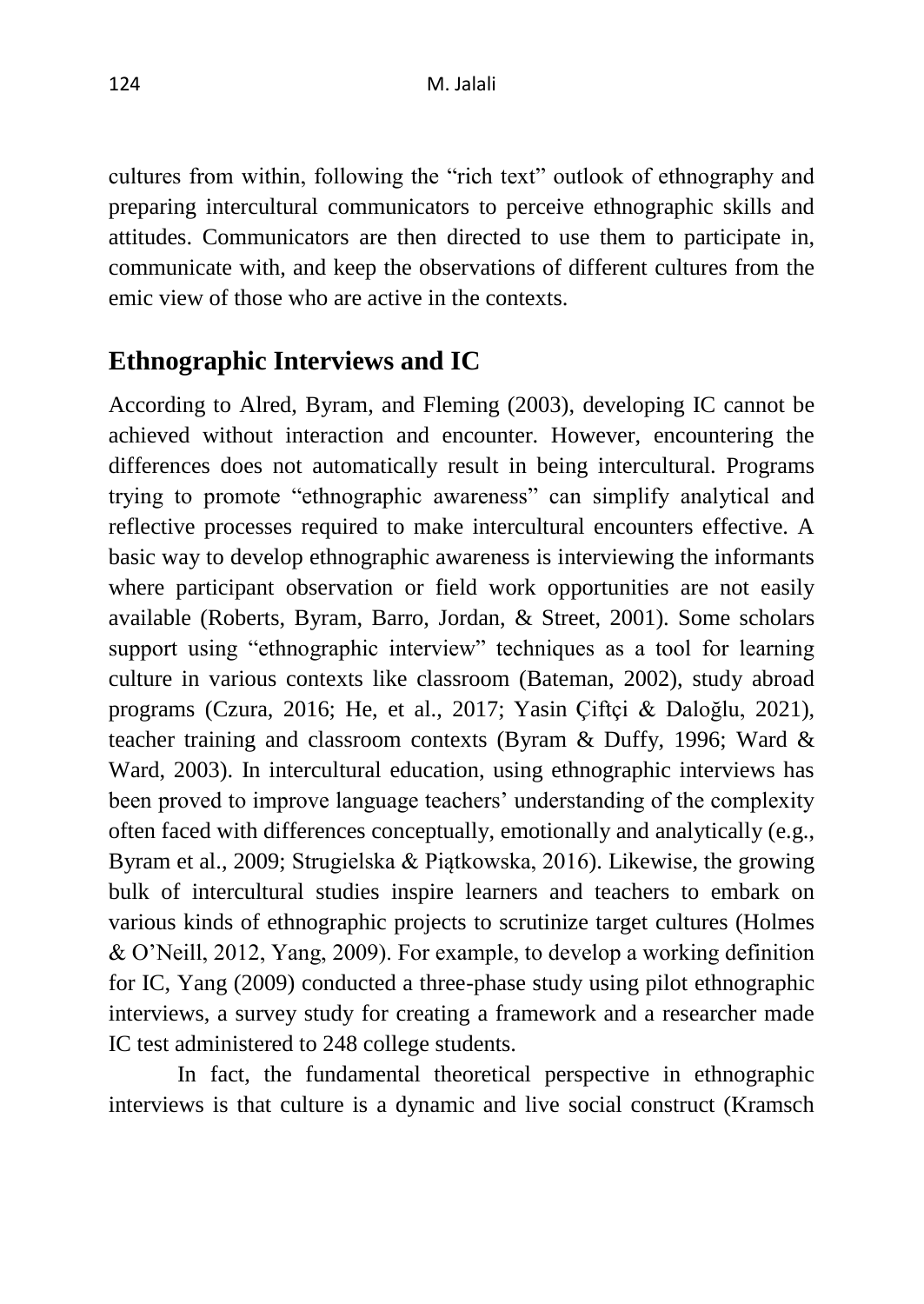1993). However, as Weng and Kulich (2015) argued these useful techniques are not free from limitations like the higher cost and intensive labor necessary in such programs because most of them are done overseas to enhance ethnographic interviewer's chance of face to face personal interaction with people who have different language and live in other countries. Moreover, language instructors should have a great variety of roles to implement an ethnographic approach (e.g. evaluator, participant observer, interviewer) (Knapp, 1999), which in turn emphasizes proper ethnographic teacher and learner training. Finally, as long-term ethnographic projects collect unique, rich and complex data, replication of their findings are difficult and can be challenging in the time-limited curriculum (Nunan, 1992).

### **PURPOSE OF THE STUDY**

Ethnographic interviews have not been applied much in teacher education programs in Iran where pre-service and in-service teachers face limitations such as few studies abroad opportunities, limited funding and less international exposure at home. However, as Wilkinson (2012) asserted, every time national and foreign boundaries are less clear, home-based teachers may more willingly face differences with no obligation to leave home. As a result, it is now practical to study how to develop foreign language teachers' IC by small home-based interview projects that take advantage of the available other cultural groups "at home." Nevertheless, how such initiatives might be recognized in Iranian teacher education contexts needs to be taken into account.

Given the research challenges mentioned above and the intended focus, this study sought to address the following questions:

- 1. Does an ethnographic interview training approach help EFL studentteachers increase their IC under the domestic limitations in Iran?
- 2. In what areas do Iranian EFL student-teachers show an increase in their IC?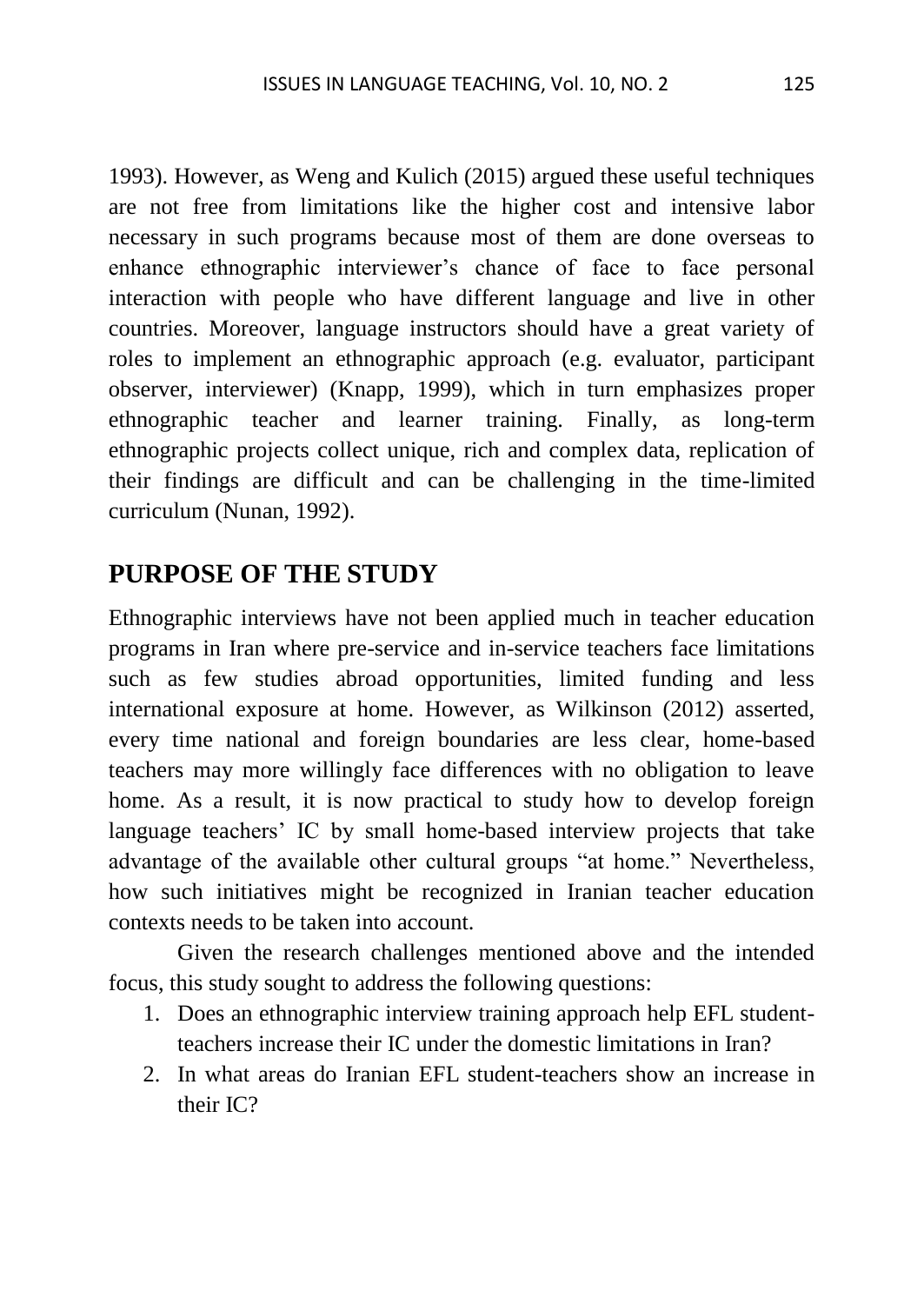# **METHOD**

# **Participants**

The participants in this study were  $62$  male (n= 32) and female (n= 30) student-teachers majoring in teaching English as a foreign language (TEFL) who enrolled at two teacher training universities in Iran. They were selected from the sophomore and junior students whose band scores on IELTS language proficiency test was above 6 since conducing ethnographic intercultural interviews with foreigners requires a good command of language. Freshmen were excluded from the original sample pool since they had not passed any intercultural communication courses. The females and males' age range was between 19-24 and 19-25 respectively. None of the participants had lived or traveled abroad.

# **Instrumentation**

### *IDI Questionnaire*

The latest version (v.3, Hammer, 2012) of the Intercultural Development Inventory (IDI) was applied in pre and post-test manner before and after the training intervention to measure intercultural development of the participants along a continuum. This questionnaire has been developed based on Bennet's (1993) Developmental Model of Intercultural Sensitivity (DMIS) with three ethnocentric stages including *Denial*, *Defense*, and *Minimization* are at one end of the continuum and *Acceptance*, *Adaption*, and *Integration* as ethnorelative stages are at the other end.

IDI has been used widely in an extensive range of IC investigations (Cusher & Chang, 2015; Yuen, 2010). It has been translated into more than fourteen languages and used in various cultures and contexts including more than thirty countries with high reliability and validity rate (Hammer, 2011). However, for the purpose of being used in the current study, it was piloted with a sample of 23 student-teachers with similar features to those of the real participants and they found no ambiguity in the items. The reliability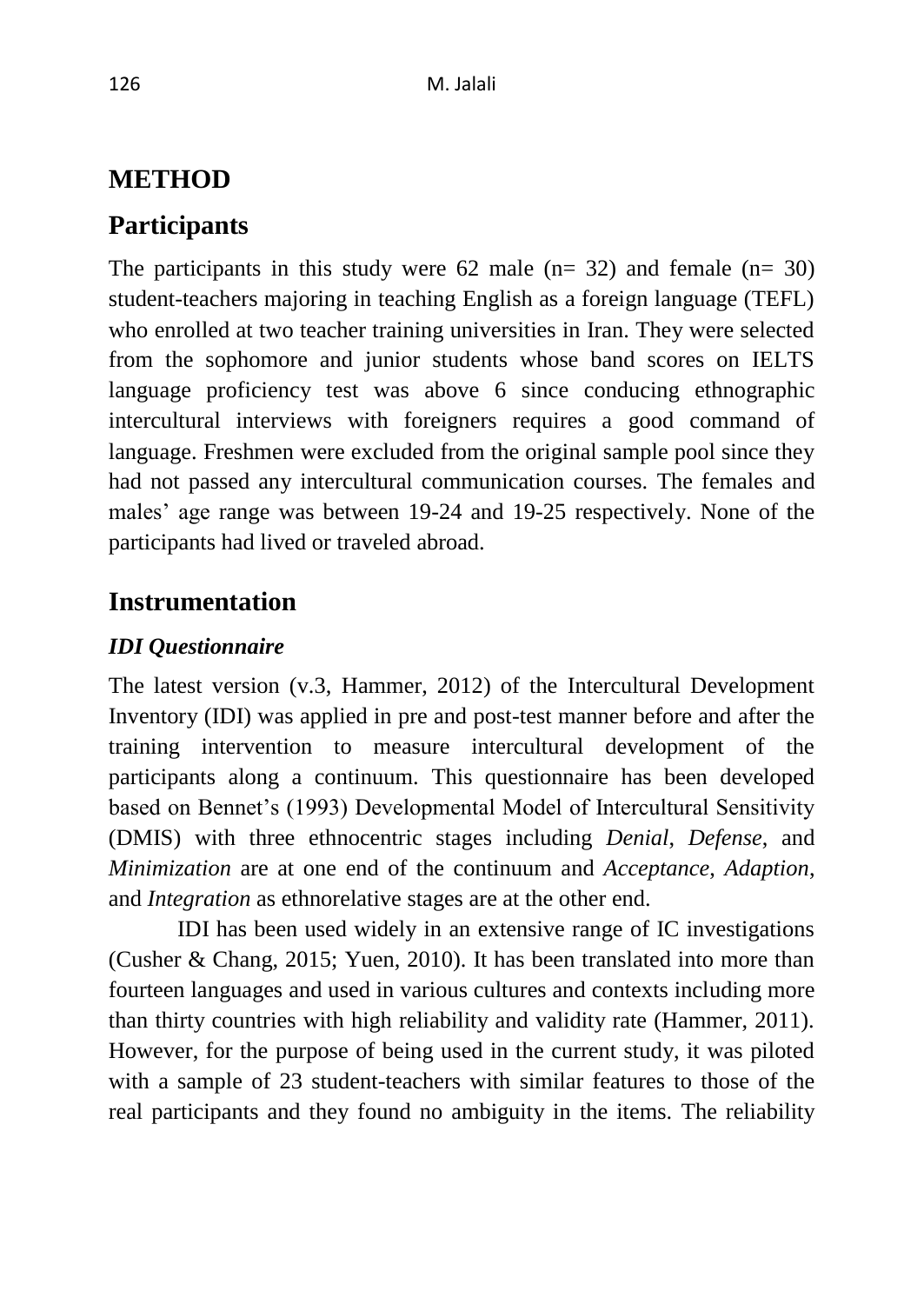index, assessed by Cronbach's alpha formula, was found to be .92.

This version of IDI includes 50 items which measure perceived orientation (PO) showing how individuals evaluate themselves along an intercultural development continuum and developmental orientation (DO) which measures individuals' main orientation toward cultural commonalities and differences, selected demographic items, and five open ended questions related to individuals' context and background. The intercultural development progresses from less complex perceptions or experiences (more monocultural mindsets) to more complex cultural diversity experiences (more intercultural mindsets). Individuals and groups can recognize their positions along the *Denial*, *Polarization* (*Defense* or *Reversal*), *Minimization*, *Acceptance*, and *Adaptation* stages. Denial shows the orientation that might be recognized by individuals toward cultural differences such as family, but recognition of deeper cultural differences like cultural values might be ignored or avoided. The Polarization stage represents individuals who may consider "us" verses "them" in cultural differences. The Persons who are at polarization stage usually have an excessively critical view toward either other cultural values (Defense) or their own cultures (Reversal). *Minimization* describes individuals who highlight cultural commonality in the way that cultural differences might be minimized. In *Acceptance* level, individuals identify and respect cultural differences, and *Adaptation* is a level at which they feel easy at changing their cultural mindsets and manners in culturally grateful and authentic ways. The last two stages both are higher levels along the IDI continuum.

#### *Ethnographic Interviews*

The procedural steps of conducting interviews were adopted from Wang and Kulich's (2015) model in which eight steps were followed:

1. *Reflect on and write up one's "Own-Culture Story"*. This exercise has been recommended in IC studies (e.g., Weigel, 2009) as a way of knowing our own cultural identities, promoting more sensitivity and furnishing a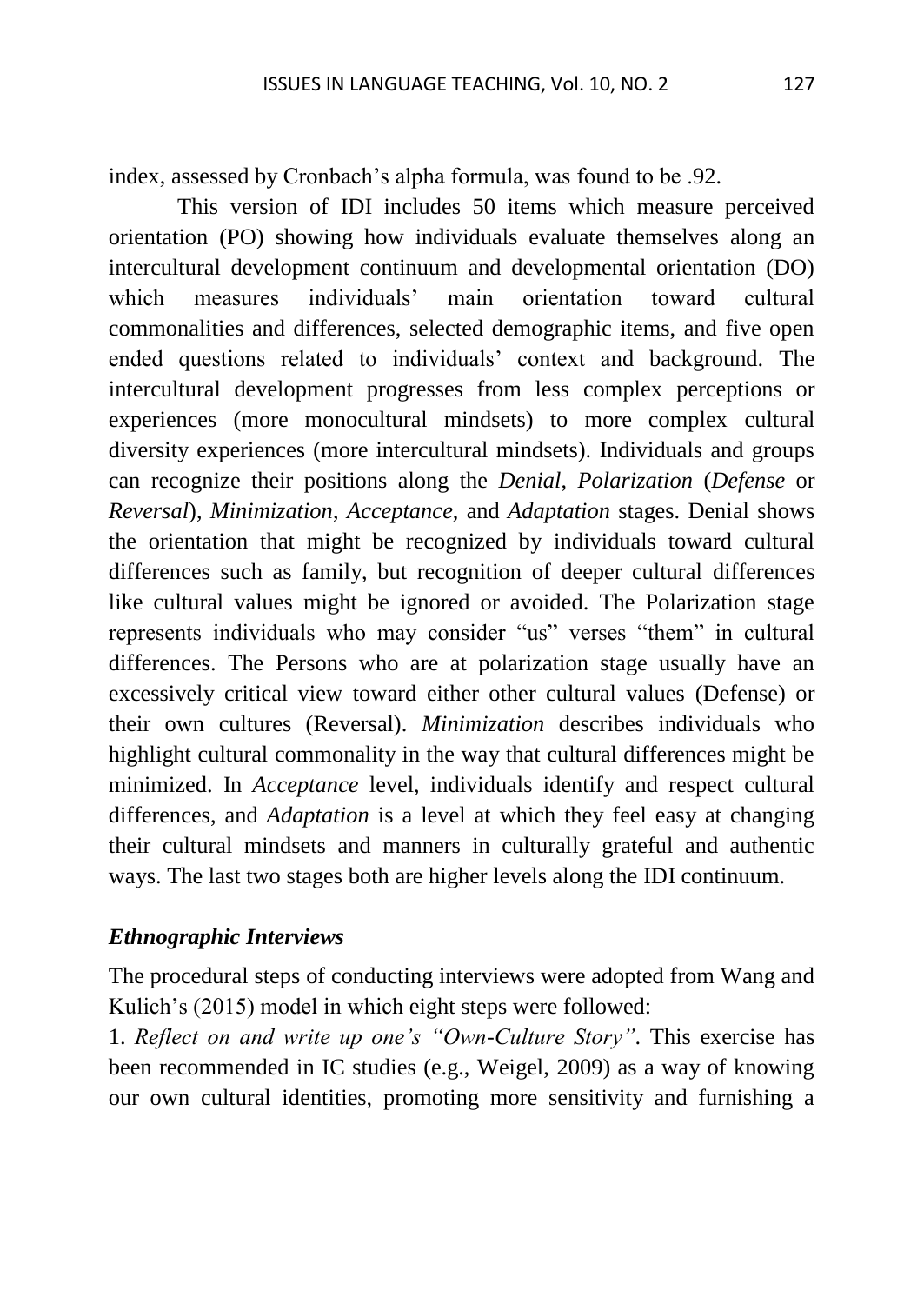scale before having interaction with otherness. The participants were also requested to use their stories in their interviews to make their own culture and identity known by the interviewees.

2. *Select a target cultural group and informant(s) representing that group*. Regarding availability or interests, student-teachers were asked to choose "Cultural Others" from various countries with different cultural backgrounds. Because wide-reaching internationals are not easily accessible in Iran, the participants were allowed to use social networks for having virtual interviews.

3. *Do Internet or library research on the groups to prepare interview topic.* The participants were asked to do some research on their selected target cultures to find potential interview topics. Forming cultural hypotheses about the topics based on these explorations was also suggested.

4. *Establish and extend relationships by sharing "own cultural stories".* Student-teachers were supposed to use some selected pictures and stories from their own culture to help them introduce themselves and open up the interviews in order to provoke reciprocal responses.

5. *Carry out "friendly conversations*". Due to the unusual nature of the project-based ethnographic interviews, student-teachers were directed to open up friendly conversations with their interviewees to clarify interview topics, enhance mutual trust and being respectful before starting the formal interviews.

6. *Write out reflective journal entries*. The participants were asked to provide two reflective journal records after each interview for some purposes like describing what they noted verbally or nonverbally in their observations, how they recorded their feelings and responses and reflecting on any sensitive features of the overall intercultural encounter.

7. *Conduct formal interviews.* The topics of the interviews could be the same or related. The participants were supposed to develop the second interview consistent with the first one in order to understand the selected topics better. The interval time between the interviews had to be at least two weeks to provide time for reflection, analysis and preparation for the next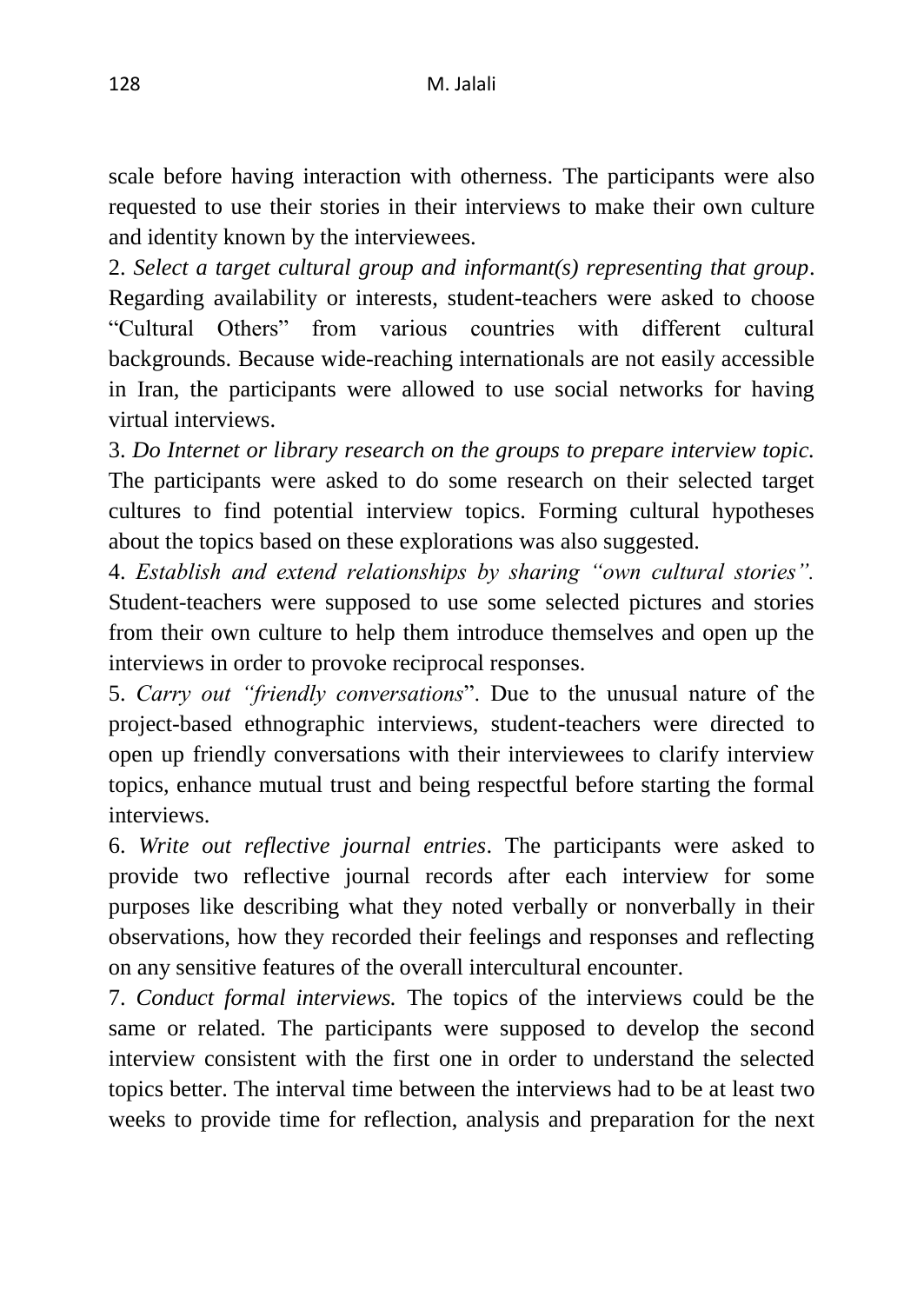actions. The interviews could be done face to face or virtually through social networks like epal and WeChat.

8. *Review the process and write up a final report.* To write a final report, the participants were asked to review their experiences and notes. They were asked to write how their IC was developing through these encounters and what kind of cultural knowledge and awareness they obtained. The important and informative episodes also were to be summarized in order to share the reflective thoughts. By considering the limitations in forming the hypotheses before the interviews, the participants could think about their own structures of reference (before, during and after the encounters) and all of the provided notes, summaries and reports were added to each studentteacher's portfolio.

### **Data Collection Procedure**

Before starting this program, the whole population of EFL student-teachers in two teacher training universities in Iran was informed about the project. They signed a consent form to show their agreement to take part in the study. Then, they took an IELTS exam and 62 participants whose band scores were above 6 were chosen.

Quantitative data were collected through the IDI questionnaire in order to find the participants' growth of IC. At first, the questionnaire was administered as a pre-test just before the ethnographic interview training began and the second time (post-test) after the project was finished. Pre-test scores used as a pre-program benchmark and post-test scores showed the changes in the intercultural competence. To see whether the changes of PO and DO scores were statistically significant after conducting the intercultural interviews dependent t-tests were conducted.

The project aimed to increase student-teachers' experience in intercultural encounters, direct their awareness toward cultural differences, encourage them to think about the relationship between themselves and others and to expand their communicative skills. The objectives and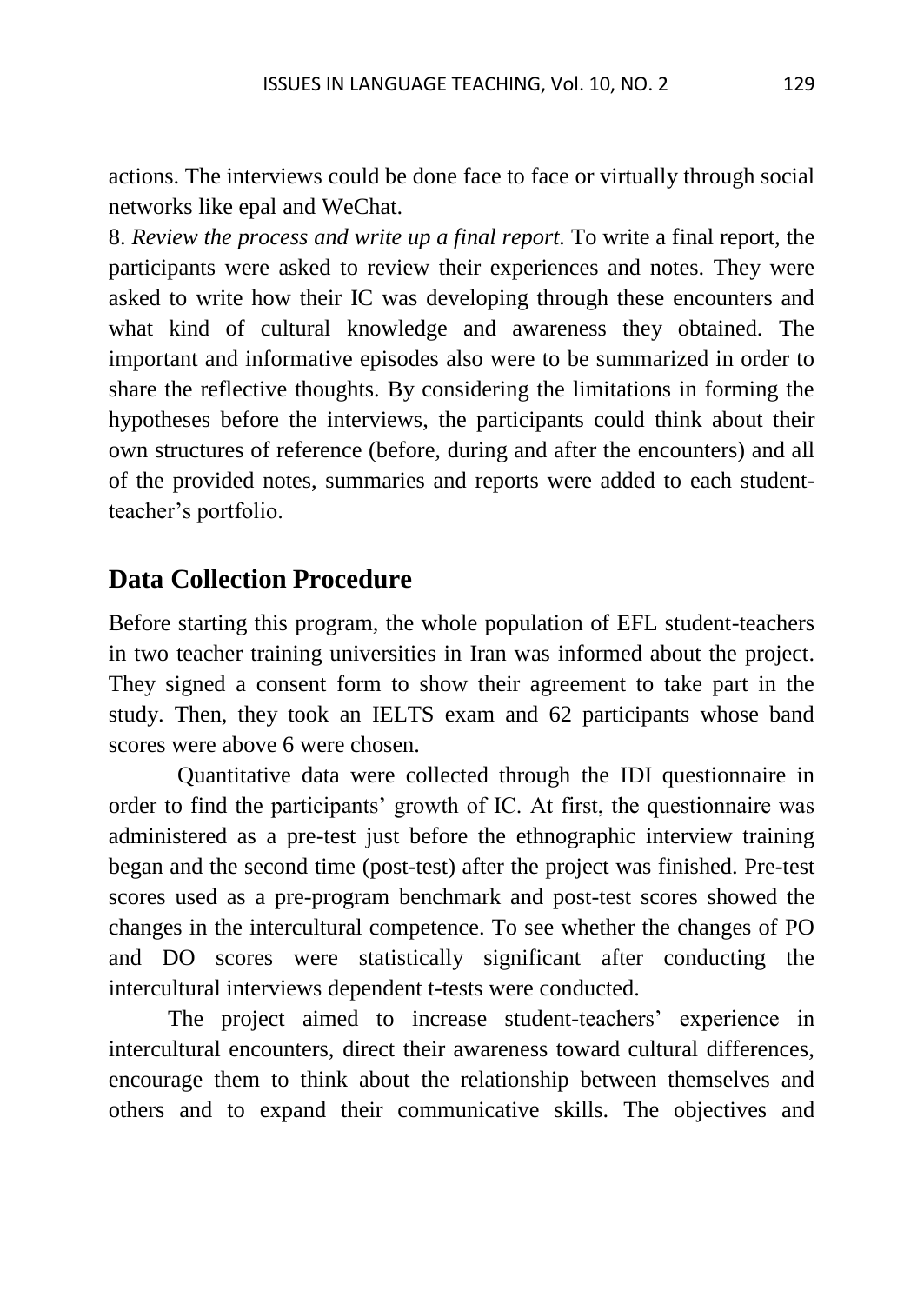procedures were clearly explained at the beginning of the sixteen-week program by the researcher who was the instructor as well. Short lectures and training sessions along with instructional handouts were given before and during the project. The training instructions centered on clarifying the purposes of the ethnographic interviews, how to be aware of variety in language use, cultural differences, and contextual demands. All the eight procedural steps of conducting ethnographic interviews were also explained. The participants could choose a self-describing picture and prepare an identity explanation to write the "My Cultural Story". Using online social networking tools like Epal and WeChat were suggested for finding the online interviewees from other cultures; however, the participants could find their partners among the foreigners in their own living place. They could conduct their interviews on the topics like food, friendship, education, family, childhood, invitation, social events and intercultural marriage. Reflective thoughts and structured observation were necessary to write the post-interview journals and final reports. The student-teachers were supposed to conduct two interviews by considering all the mentioned points and for enhancing the accuracy of perceptions during the project all qualitative parts were prepared in their native language (Persian). During the treatment sessions, the participants shared the interviews contents and results with their classmates. The researcher would analyze the reports and discuss them in the next session. Therefore, students could get necessary hints and suggestions to improve their interviews.

# **Data Analysis**

The quantitative data obtained from running the questionnaire were analyzed through running Paired Sample t-tests to determine whether PO and DO changes were statistically significant after intervention of the intercultural interviews. To classify the qualitative data, Krueger's (1994) five stages of analysis, including data familiarization, recognizing a thematic frame, indexing, recording and interpretation were applied. The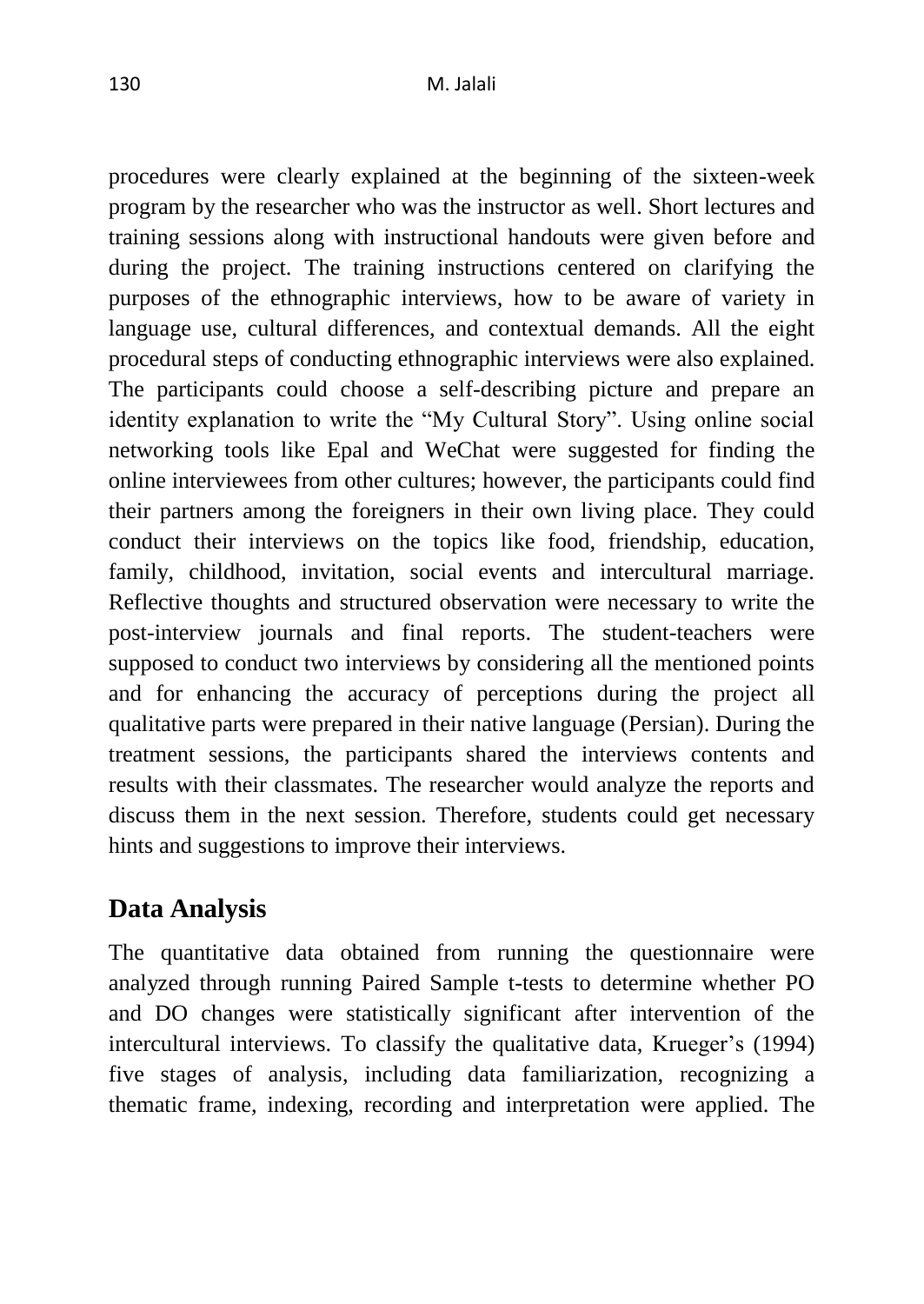emerged themes were further sub-coded as required.

### **RESULTS**

The IDI pre and post-test scores were compared through running dependent t-tests to track the changes in the participants' IC before and after intervention of the ethnographic interviews. Changes in PO and DO are presented in table 1.

| Group          | Pre   |           |        | post  |           |        | Chang   | t    | sig      |
|----------------|-------|-----------|--------|-------|-----------|--------|---------|------|----------|
|                |       |           |        |       |           |        | e       |      |          |
|                | Mean  | <b>SD</b> | Range  | Mean  | <b>SD</b> | Range  |         |      |          |
| $DO(N=6)$      | 133.5 |           | 98.64- | 140.6 | 13.8      | 107.29 | $+7.06$ |      | 0.0      |
| 2)             |       | 12.3      | 103.42 | 3     |           |        |         | 5.34 | $\Omega$ |
|                |       | 6         |        |       |           | 146.17 |         |      |          |
| $PO(N=62)$     | 154.7 |           | 139.26 | 163.9 | 5.99      | 159.49 | $+9.23$ | -    | 0.0      |
|                |       | 5.18      |        | 6     |           |        |         | 4.87 | 0        |
|                |       |           | 142.52 |       |           | 152.15 |         |      |          |
| $\cdots$ P $<$ | 0.001 |           |        |       |           |        |         |      |          |

**Table 1.** Pre and post-test perceived orientation (PO) and developmental orientation (DO) scores.

As table 1 shows all participants experienced growth in their DO (Pre = 133.57; Post = 140.63) and PO (Pre = 154.73; Post = 163.96) after the training. The DO mean score had an increase of  $7.06$  (SD = 13.81), while the PO mean score showed an increase of  $9.23$  (SD = 5.99). The results of the t-test also represent significant change in development of the participants' IC thanks to intervention of the face to face or on-line ethnographic interviews (DO: t =−5.343, p < 0.001; PO: t =−4.870, p < 0.001).

 Figure 1 compares the group means fall within each category of the Developmental Orientation before and after the project. The studentteachers' pre-IDI mean within the *Denial* stage was 20.60 which decreased to 19.00 on the post-test. Regarding the *Polarization* stage including *Defense* or *Reversal* stages, the mean had an increase of 4.37 from the pre to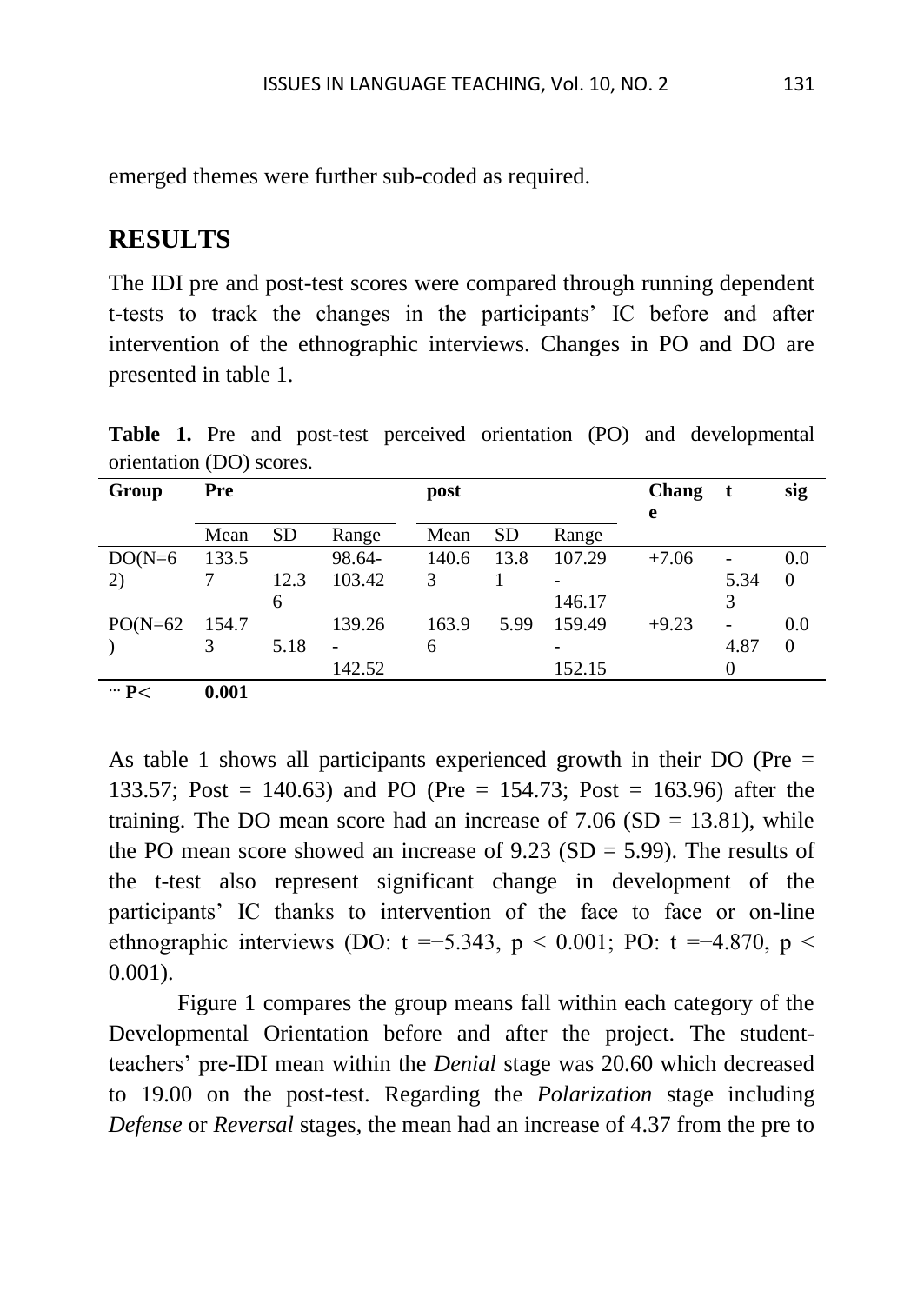the post-test (Pre  $= 35.94$ ; Post  $= 40.31$ ). The mean score of the *Minimization* stage on the post-test was lower than that of the pre-test (Pre =  $32.04$ ; Post = 29.39). These three stages make the monocultural viewpoints in the IDI questionnaire. For the multicultural viewpoints, the mean scores within the *Acceptance* stage increased from 20.66 to 22.68. Participants showed improvement at *Adaptation* stage as well (Pre = 24.44; Post = 26.39). The findings in the table and figure consistently revealed growth in the student-teachers' IC from a monocultural mindset to multicultural mindset.



 **Figure 1:** Pre and post range of developmental orientation.

On the other hand, coding and thematic analysis of the reports revealed the impact of ethnographic interviews on development of the participants' IC after the training intervention They emphasized renewed visions, affirmed opinions and implications for their teaching practices (to keep them anonymous, all the participants' and interviewees' names are pseudonyms). Seven main themes emerged:

#### *1. Having interaction with a diversity of partners.*

The student-teachers had high motivation to conduct the interviews from the beginning of the project. Forty of them selected on-line partners and the rest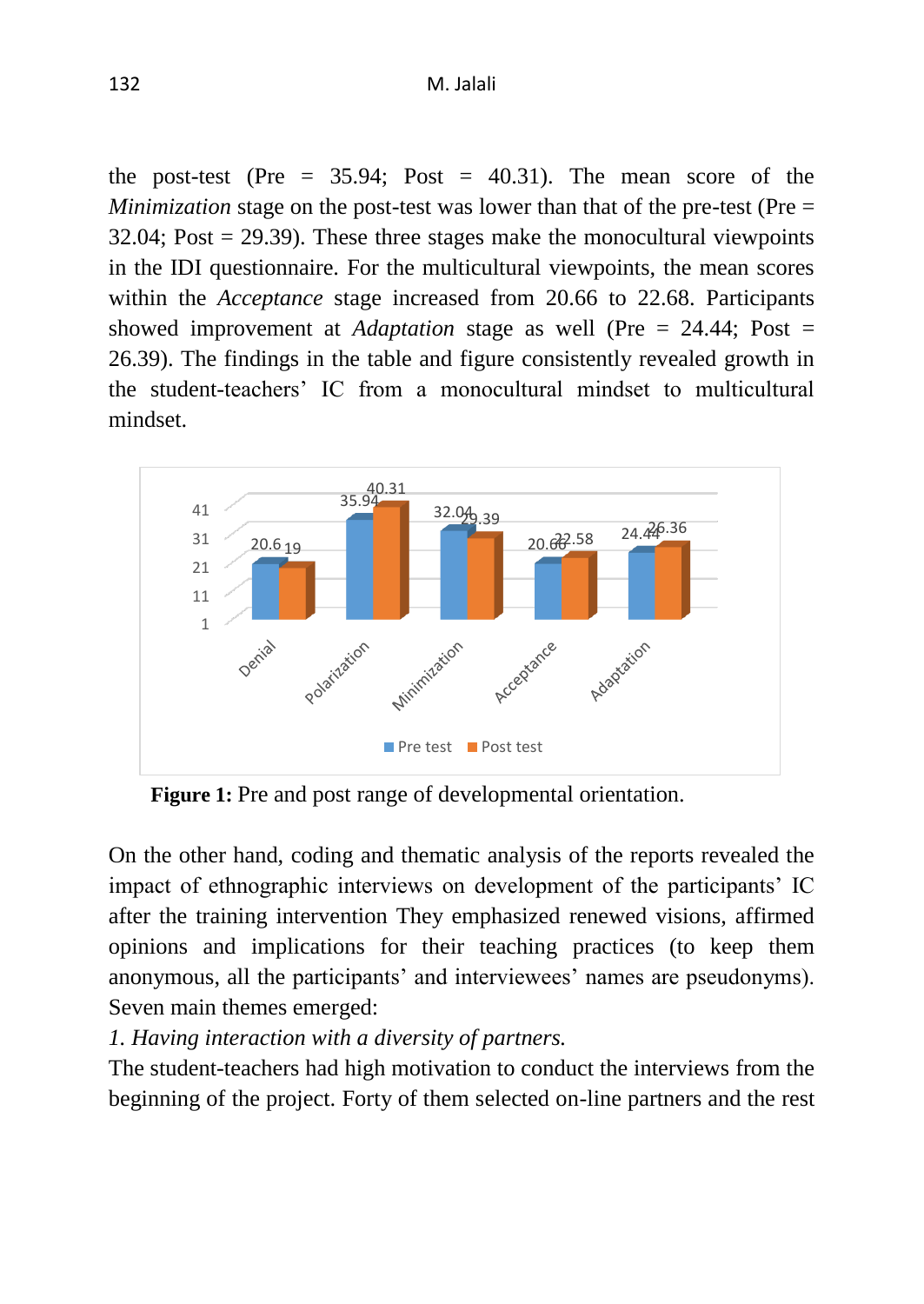chose international interviewees who lived in their own country. Domestic cultural partners were foreigners who were working in Iran in industrial and business sectors or those who had married Iranian partners. Both on-line and domestic interviewees had various nationalities including Italian, English, German, Turkish, Chinese, Iraqi, Afghan, Pakistani, and Australian. The variety of selected cultural partners and the patterns investigated by the participants showed that they gained the ability to involve in wider and deeper cultural interactions and obtained more intercultural curiosity, skill, knowledge, and awareness of various cultural patterns.

*2. Developing a new awareness of their own cultures.*

Based on the student-teachers' reports, writing their "Cultural Story" provided them with a new insight into their own culture. They had to review their culture more rationally and critically in order to introduce it to their interviewees. For example, Hamid mentioned:

I had never realized that my culture was very effective in my life before this project. Unfortunately, I had ignored it in the past. Now this new awareness has made my cultural identity influential in my life, beliefs and feelings.

According to Alred et al. (2003), in intercultural experiences learners review their own culture with self-knowledge and criticism which results in bringing value regarding themselves and others.

*3. Increasing awareness of cultural differences*

Student-teachers also realized that understanding cultural differences would lead to having fewer problems while working with their future students who definitely would have various cultural backgrounds. Sahar interviewed an Afghan businessman and noticed:

Now I am able to understand cultural differences better than before. For instance, I was unaware that Afghan students' unwillingness to participate in group work might have cultural reasons. Therefore, facing Afghan students in my classes will remind me to encourage them to be more group-oriented and explain them how the classrooms might be different from those they had in their own country.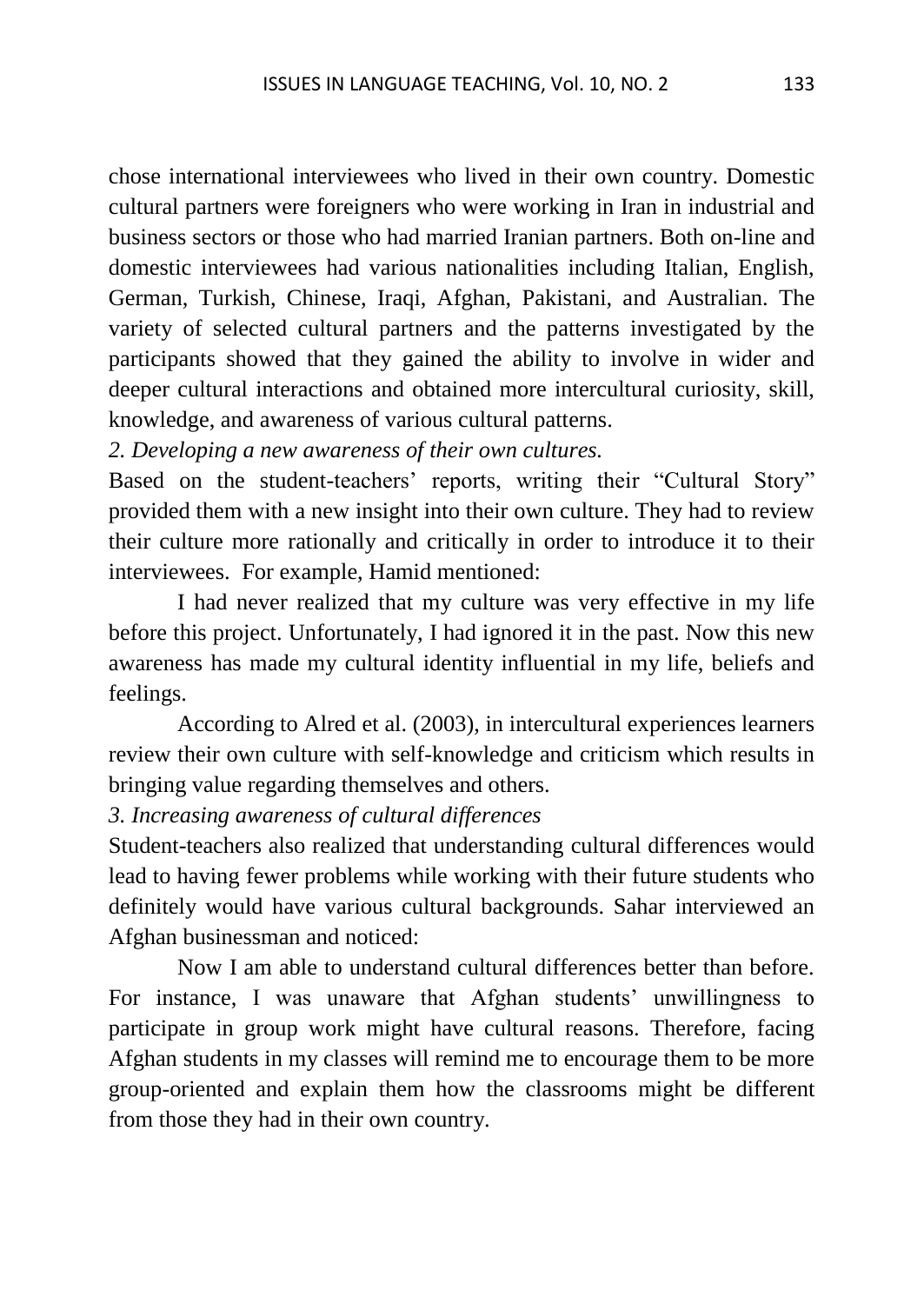#### *4. Preventing cultural judgment*

Analysis of the qualitative data showed that many student-teachers could abandon their negative attitudes and prejudices toward their interviewees' culture and stop judging others based on those preconceptions. For example, Arash commented:

I thought that western students were completely free in their individualistic classrooms and they were not supposed to study as hard as Asian students in the teacher-centered classes. But I realized this stereotype after conducting an interview with David an Australian college student who had to study hard to do his individual or group assignments.

*5. Avoiding the sense of cultural privilege*

Deardorff (2011) has considered cultural humility as a fundamental prerequisite to attain IC which encompasses the ability to respect other cultures modestly and showing tendency to assess oneself more analytically (Pinto & Upshur, 2009). Some of the participants stated that they could develop this cultural modesty. For example Ali said:

Before the interviews, I thought Persian culture is one of the most ancient due to the long history of my country which goes back to the Aryans settlement in Iran Plateau. Now, I know there are other old civilizations which are all unique and should be treated with respect. Hence, classifying cultures as superior and inferior is a kind of misconception.

*6. Developing willingness and courage to communicate with people from different cultures*

In the present study, the participants were encouraged to communicate with people from various cultural backgrounds. Reviewing the reports revealed that ethnographic interviews mostly contributed to increasing the participants' confidence in intercultural communication. After conducting two online interviews with one engineer from the UK, Reza reported:

Before the project, I was reluctant and even afraid of communicating with the native English speakers though I did not have language problems. I thought that there were a lot of cultural differences. However, communicating with Liz about educational systems, parties and home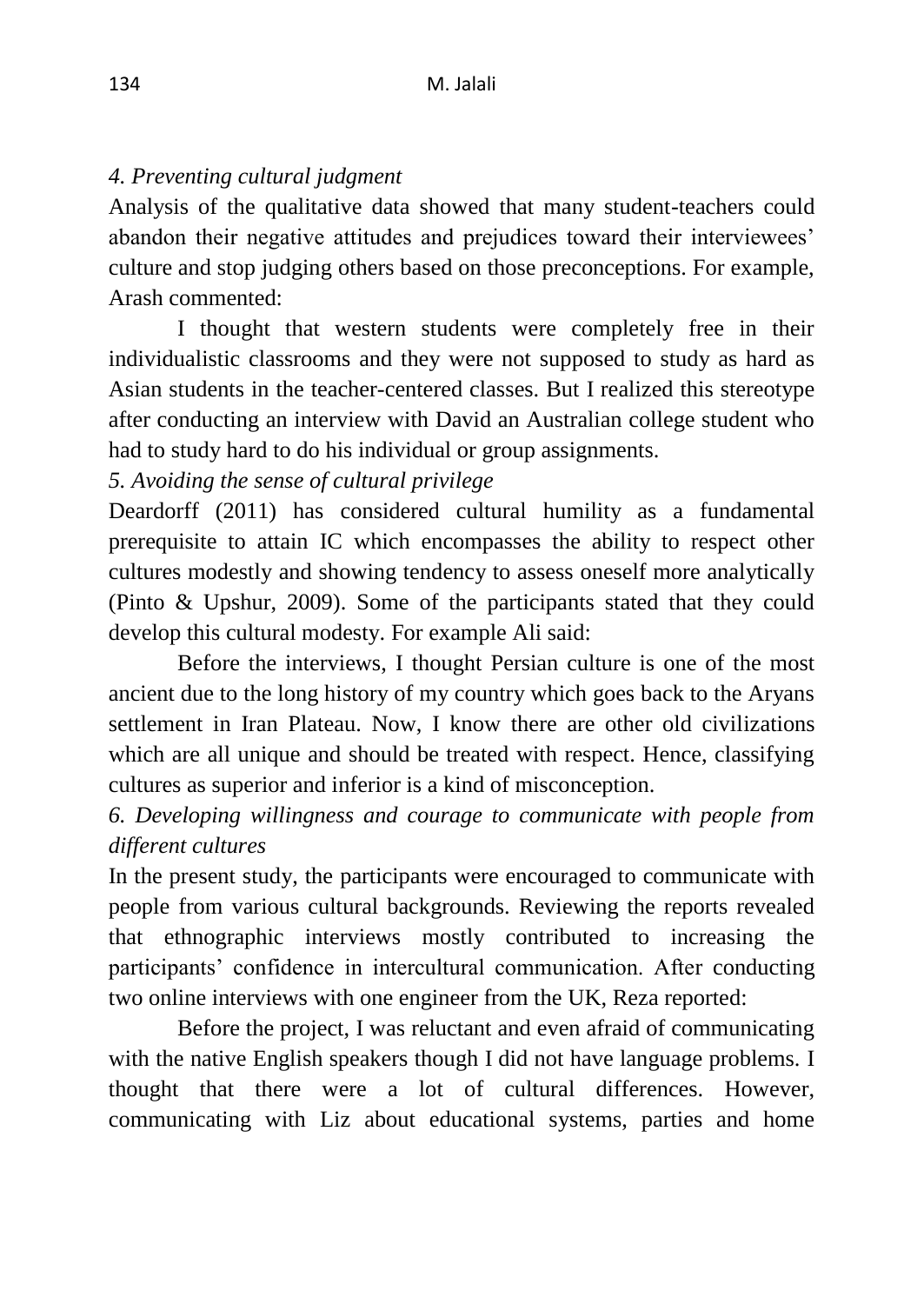through epal made me assured that English people are also eager to communicate with us. Therefore, I concluded that the conversation door is open if we are positive enough to actively take part in the interactions.

*7. Improving the communication skills*

Findings revealed that student-teachers obtained communication skills such as taking the floor, questioning techniques and giving feedback. According to Nazanin:

Doing the interviews taught me that for being a successful communicator one needs to listen attentively and carefully. Otherwise, active engagement of the interlocutors is somehow impossible.

### **DISCUSSION**

This study has tried to design a home-based IC course in which EFL student-teachers were trained to conduct descriptive ethnographic interviews with interviewees from various cultures. The results provide teacher educators with insights regarding both design and assessment of comprehensive home-based intercultural studies.

Concerning the first research question, both quantitative and qualitative findings assert that student-teachers' IC improved significantly thanks to the reflective interview process. As Weng and Kulich (2015) have asserted, conducting interviews provides a good context for language learners to become familiar with culture of target language and this familiarity will improve their language learning as a consequence. Compared to other previous studies in this paradigm that used IDI to measure changes in IC (e.g., Dejaeghere & Cao, 2009) changes in the participants' developmental orientation scores were considerable (an increase of 7.06).

The qualitative analysis of the students' report also provided ample evidence of development and changes. As mentioned by Alred et al. (2003), IC undergoes deep changes as a result of educational interventions at cognitive, affective and behavioral levels. In line with the concerns of intercultural education and transformative pedagogy, the participants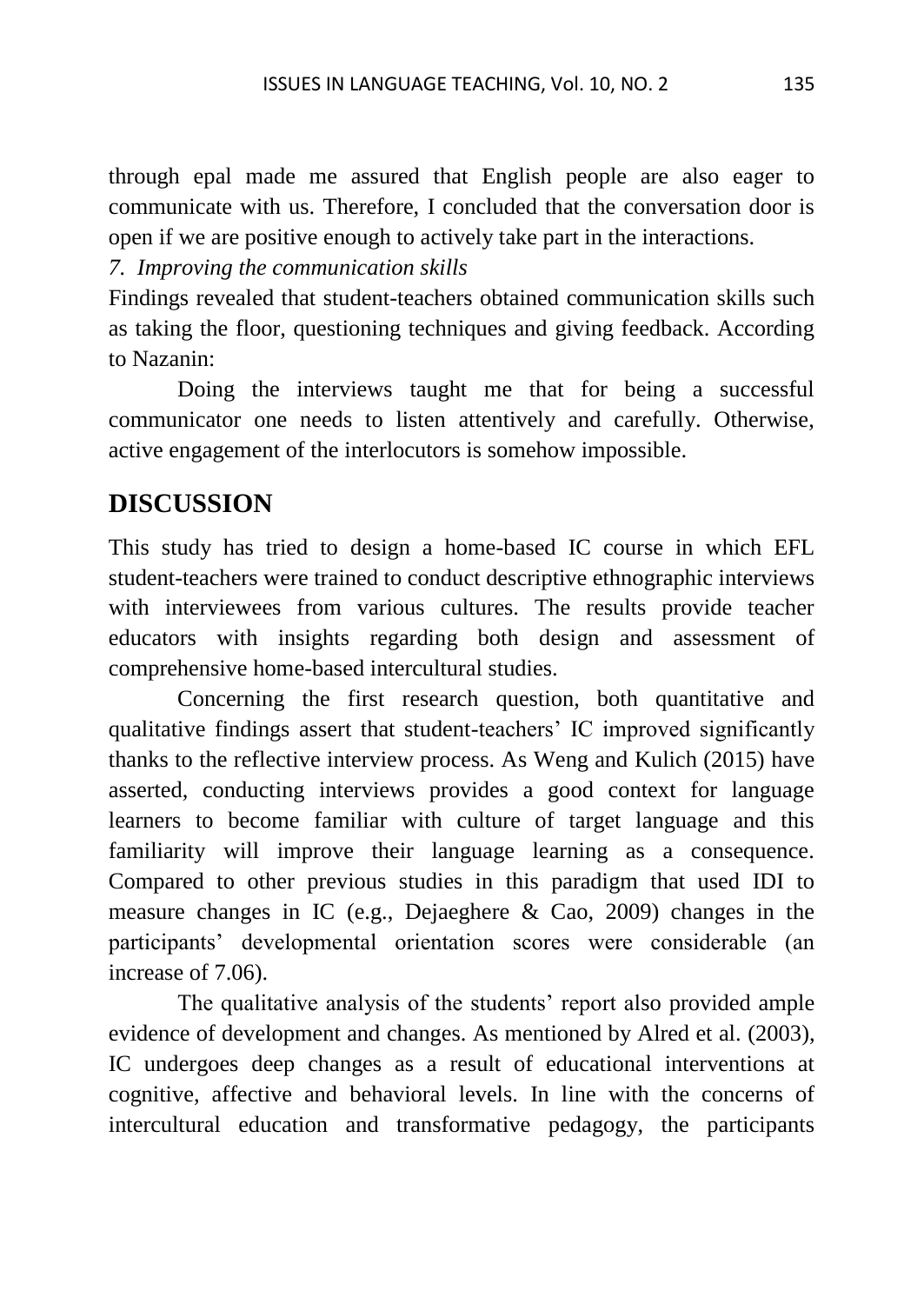represented a high level of achievement in cognitive complexity through criticizing and reexamining their own culture and reflecting on those of others. They could overcome undesirable affective factors like sense of superiority, privilege or preconception and created some desirable feelings instead (e.g., cultural modesty, sympathy, confidence) while their communication skills improved at the same time (e.g., taking the floor, questioning techniques, giving feedback).

These findings also addressed the main concerns of intercultural investigations especially those which have used constructivist and interpretative approaches through the rich descriptive details of patterns, knowledge and awareness. The signs of affective domain changes are evident through measurable IDI changes and attitudinal factors which are among the concerns of psychologists. Furthermore, growing evidence of agency and plurality addresses the worries of critical scholars by developing new consciousness of formerly undistinguished power.

In terms of RQ2, the qualitative analysis resulted in seven areas appeared to fit into the classic framework of IC including cognitive, affective and behavioral classification (Table 2).

| Cultural level/mode                                                      | intercultural<br><b>Emerging</b><br>competence                                                                                                                                    |
|--------------------------------------------------------------------------|-----------------------------------------------------------------------------------------------------------------------------------------------------------------------------------|
|                                                                          | categories                                                                                                                                                                        |
| Cognitive (patterns, knowledge, awareness)                               | 1. Having interaction with a diversity of<br>partners<br>2. Developing a new awareness of their<br>own cultures<br>Increasing<br>cultural<br>3.<br>awareness of<br>differences    |
| attitudinal.<br>Affective<br>(psychological,<br>sensitivity, motivation) | 1. Preventing cultural judgment<br>2. Avoiding the sense of cultural privilege<br>3. Developing willingness and courage to<br>communicate<br>with people from different cultures. |
| Behavioral (skills, responses, action)                                   | enhanced<br>Obtaining<br>communication                                                                                                                                            |

Table 2. Categorizing the seven emerging areas based on classic IC areas.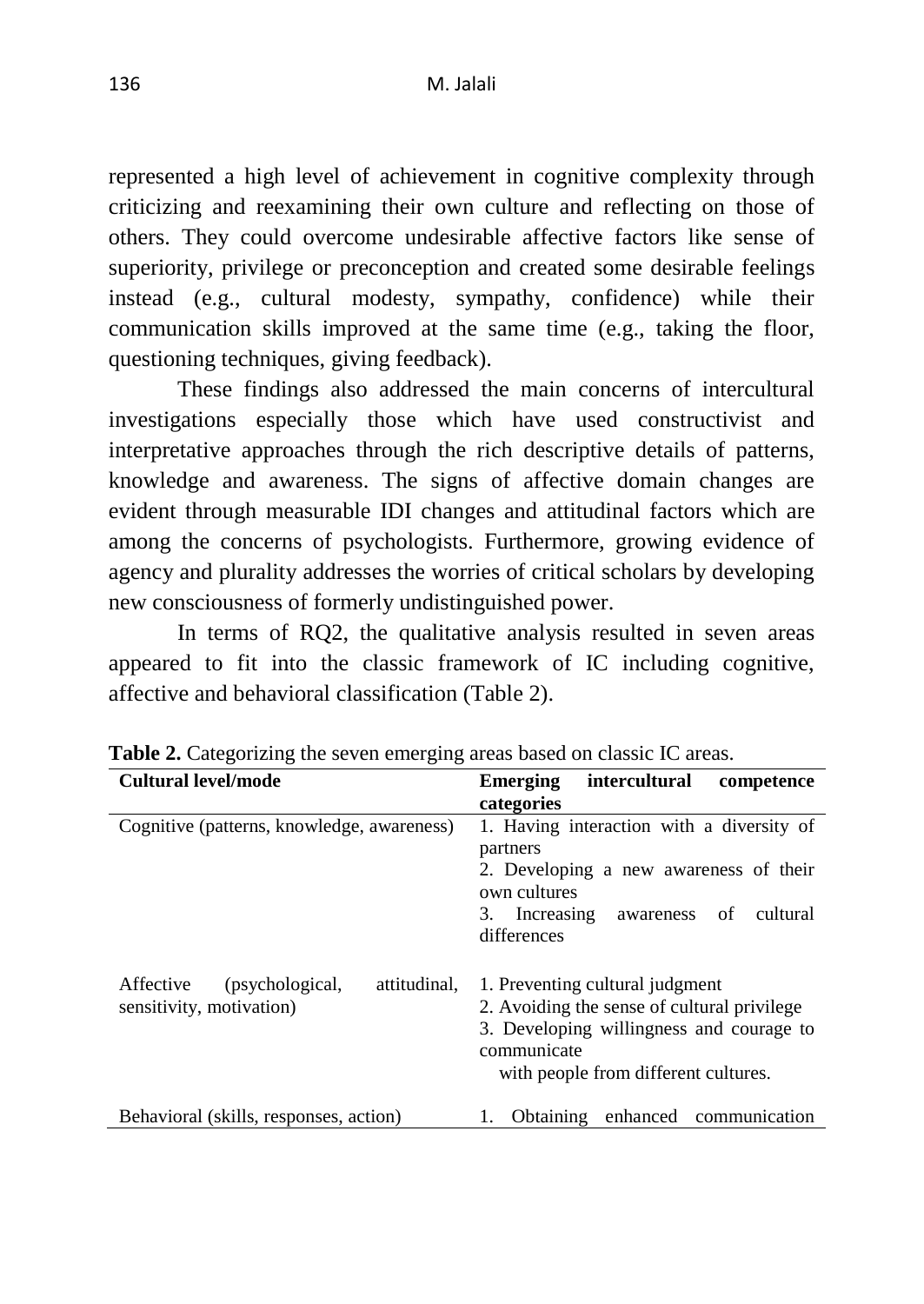#### skills

The main emerged item was related to avoiding the sense of cultural privilege; however, other concepts appeared to represent Iranian cultural perspectives in deeper awareness of IC. The student-teachers' reports highlight the collective preferences in Eastern cultures like interpersonal sensitivity, relationship building and shared emotions (Spitzberg & Changnon, 2009). People who have collectivist cultures usually consider their connections very important. The participants in the present study concentrated on creating patience, honesty of thought and deed, shared respect and understanding for making positive intercultural relationships. As Spitzberg and Changnon (2009) stated, these concepts direct the attention toward the role of subconscious psychological and emotional elements in IC, especially those reflected in the original notion of transformation in intercultural communication.

Both qualitative and quantitative findings provided evidence to support the significant impact of this interview-based project on face to face or virtual involvement of the student-teachers in intercultural interactions and their movement toward becoming intercultural through analysis, reflection and action. The participants who chose international cultural encounters via on-line social networking tools and those who chose cultural partners in their domestic context both improved their IC. For example, Parsa interviewed an Italian middle-aged engineer who worked in a company in his hometown. His DO mean scores on the pre-test and post-test were 96.23 and 137.34 respectively which was the biggest mean score (41.11) in this research. Forty of the participants selected on-line partners to conduct their ethnographic interviews. This shows that "intercultural understanding can happen not only in the obvious cross-cultural interactions abroad, but also via domestic cultural diversity through on-line cultural exchange" (Wang & Kulich, 2015, p. 51).

The findings are also consistent with previous studies on ethnographic interviews (e.g., Arshavskyaya, 2018; Ericksen, 2021;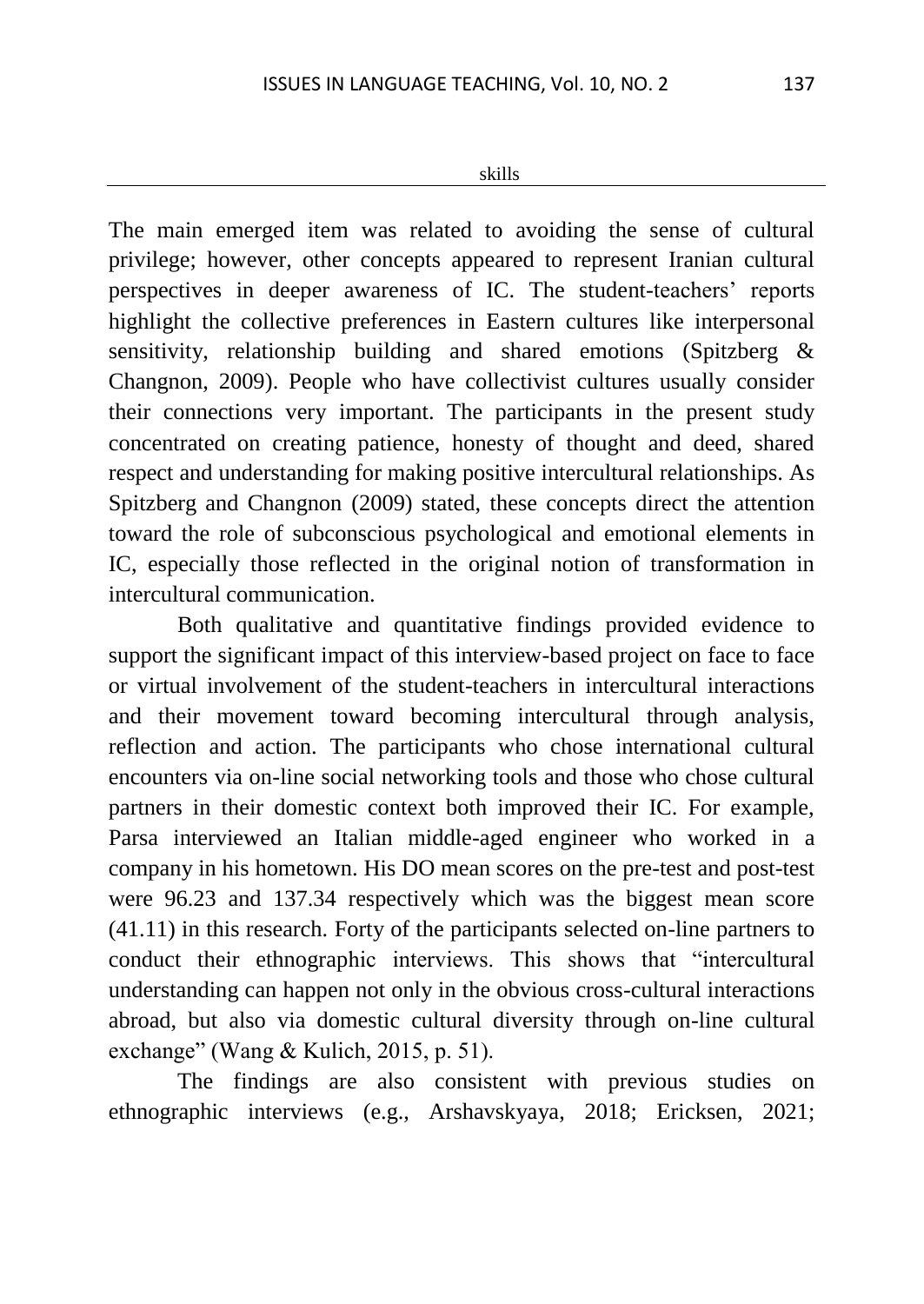Magnan, 2019) which showed that learners can grow increased interest and greater openness toward world cultures by involving in ethnographic interviews. They can create a deeper awareness of themselves and their own culture through these interviews as well. Algouzi and Elkhair (2021) also believe that ethnographic interviews are able to help language learners become active interpreters and observers in enhancing their understanding of others, predicting and dealing with misinterpretations, and decentering themselves throughout intercultural interactions.

# **CONCLUSION AND IMPLICATIONS**

Findings of this study provide quantitative and qualitative evidence for the significant effect of domestic intercultural interviews on improving EFL student-teachers' IC. The seven emerged themes obtained from the participants' cultural stories, reflective journals and reports also accentuate the benefit of reflective ethnography approach in both developing and assessing IC. As Pajares (1992) pointed out, teachers' opinions and attitudes affect their teaching methods. Therefore, their interest in cultural issues and intercultural communication can contribute to including them in their syllabus and lesson plan. Since intercultural experience is the major prerequisite to effective intercultural teaching teachers' international experience whether at home or abroad may lead to developing IC in their students (Byram, 1997). On the other hand, teachers have to be prepared to engage with learners from various cultural backgrounds and preparing them to become internationally competent is a vital and thought-provoking task. As a result, achieving this goal should be started from teacher education programs. The outcomes of the current study offer insights for teacher educators concerning the design of comprehensive intercultural programs in the domestic contexts especially those programs which are designed for preservice teachers. Moreover, cooperation between school districts and university teacher education programs on the design and assessment of such intercultural programs targeting pre-service EFL teachers would increase the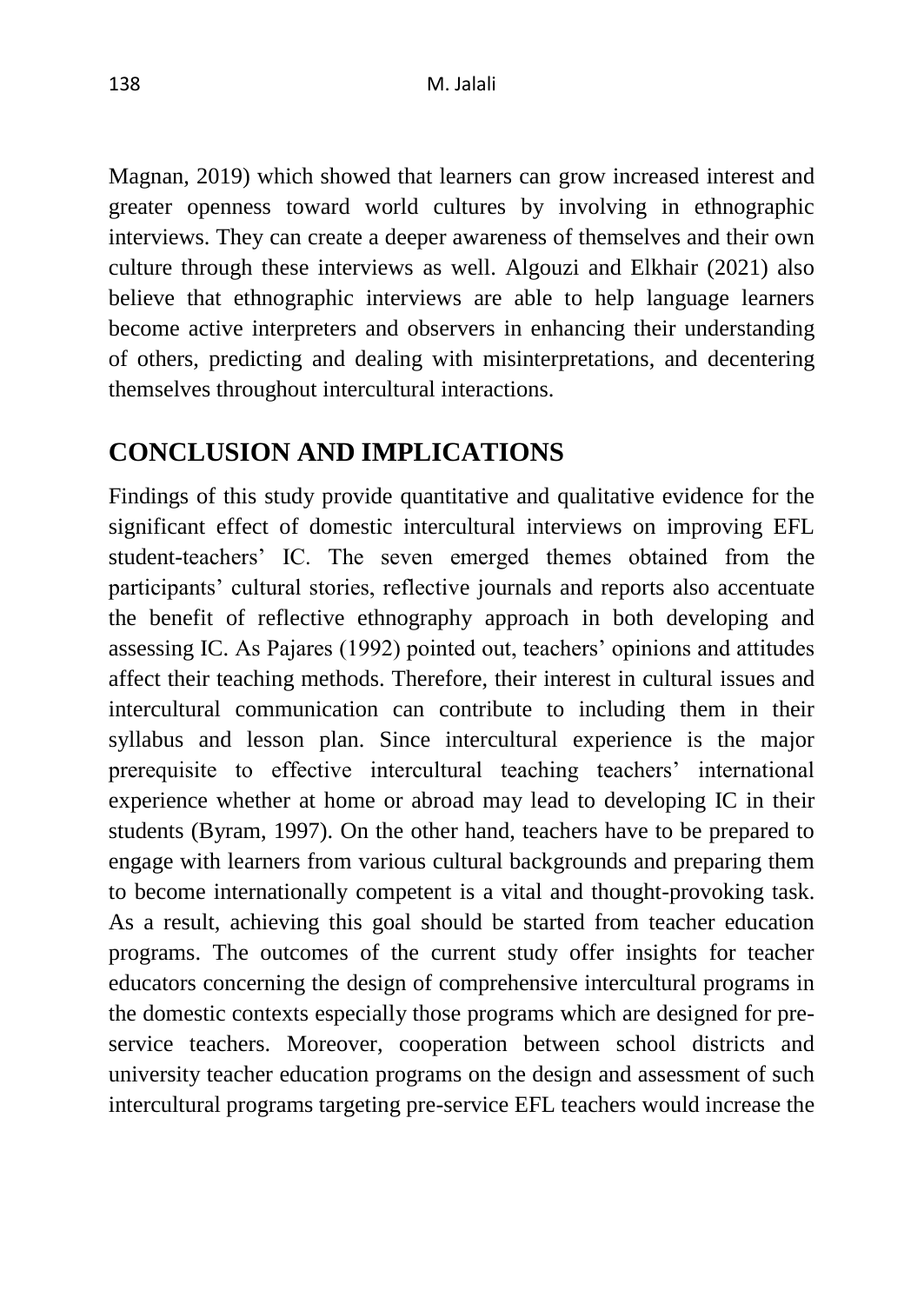chances of discussion toward a worldwide competent pedagogy (West, 2012). On the other hand, to create a source of motivation for Iranian students, this cooperation might result in including authentic and natural samples of English culture in the textbooks (Alijanian, Mobini, & Ghasemi, 2019).

Due to some limitations in this study some issues might be better illustrated through further studies. First, a rather small number of participants from two teacher training universities (n=62) which were selected through convenience sampling restricted generalizability of the outcomes along with explorative nature of the study. Second, although the study provided the opportunity to explore student-teachers' intercultural development, data obtained from classroom observation on how this experience would affect their classroom instructional activities requires longitudinal studies. Third, the participants' major may have affected the results. Replication with different samples of student-teachers from different fields of study is recommended. Fourth, since the procedures might not adequately match the ethnographic approach, further investigations with a more clear design which follows the expectations of ethnography are needed. Future research may also require considering the expense of such projects carefully in order to compare effectiveness of study abroad versus home-based investigations on developing pre and in-service teachers' IC.

#### **Disclosure statement**

No potential conflict of interest was reported by the authors.

### **ORCID**

Mehri Jalali **https://orcid.org/0000-0002-3459-0403**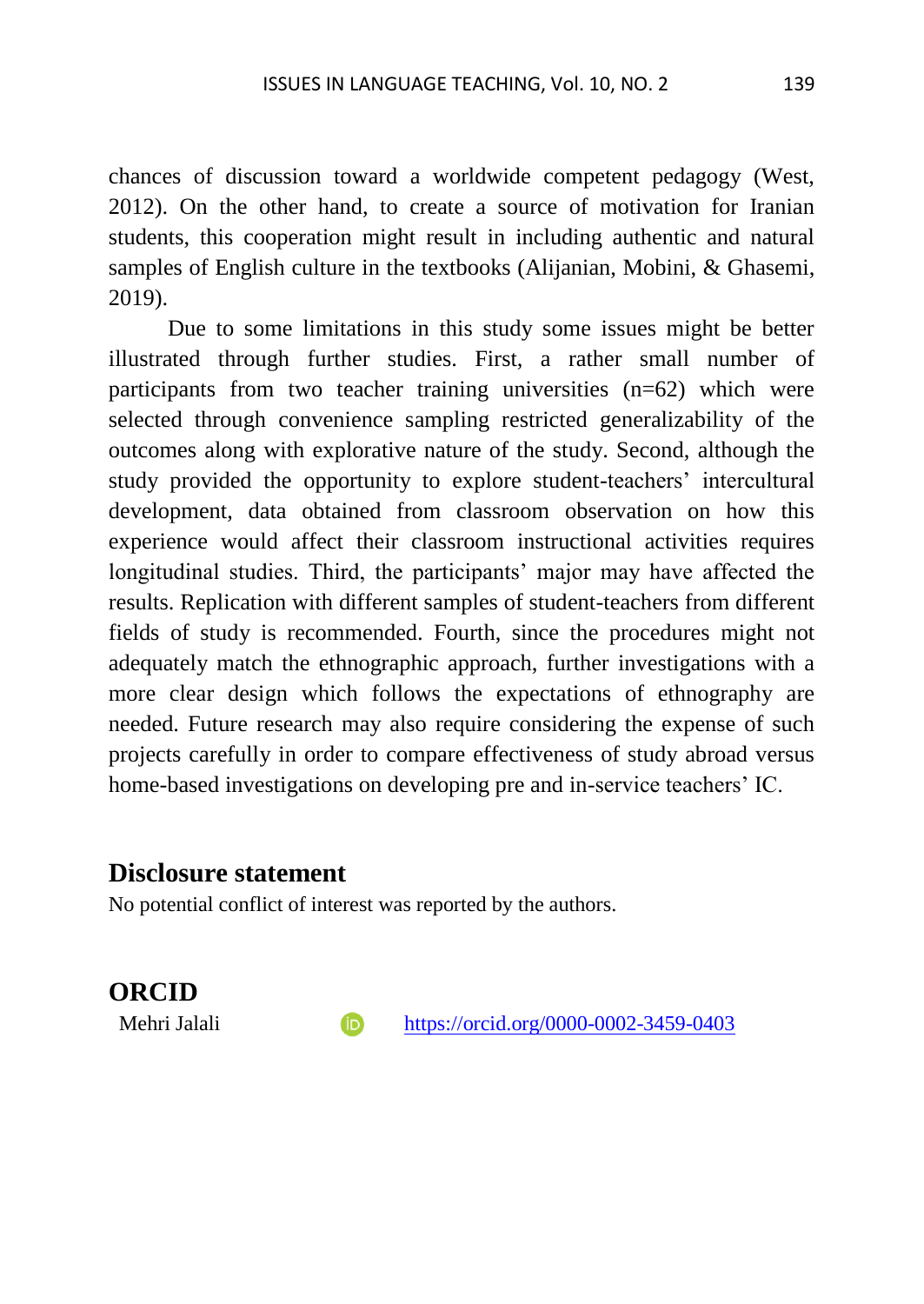#### **References**

- Algouzi, S., & Elkhair, A. (2021). An ethnographic approach to developing intercultural awareness: A Case study of EFL learners at Najran University. *Theory and Practice in Language Studies, 11*(7), 788-797.
- Alijanian, F., Mobini, F., & Ghasemi, P. (2019). The correlation between Iranian EFL learners' intercultural sensitivity, vocabulary knowledge, and English language proficiency. *Issues in Language Teaching, 8*(2), 109-135.
- Allen, L.Q. (2000). Culture and the ethnographic interview in foreign language teacher development. *Foreign Language Annuals, 33*(1), 51-57.
- Almeida, J., Simoes, A.R., & Nilza Costa, N. (2015). Bridging the gap between conceptualization & assessment of intercultural competence. *Procedia - Social and Behavioral Sciences, 69,* 695 –704.
- Alred, G., Byram, M., & Fleming, M. (2003). *Intercultural experience and education*. Clevedon, UK: Multilingual Matters.
- Arshavskaya, E. (2018). Promoting intercultural competence in diverse US classrooms through ethnographic interviews. *Teaching Education,29*(2), 194-210.
- Bateman, B. (2002). Promoting openness toward culture learning: Ethnographic interviews for students of Spanish. *The Modern Language Journal, 86*, 318–331.
- Bennett, M. J. (1993). Towards ethnorelativism: A developmental model of intercultural sensitivity. In R. M. Paige (Ed.), *Education for the intercultural*
- *experience* (pp. 21–71). Yarmouth, ME: Intercultural Press. Byram, M. (1997). *Teaching and assessing intercultural communicative competence.* Clevedon: Multilingual Matters.
- Byram, M., & Duffy, S. (1996). The ethnographic interview as a personal journal. *Language, Culture and Curriculum, 9*(1), 3–18.
- Byram, M., Duffy, S., & Murphy‐Lejeune, E. (2009). The ethnographic interview as a personal journey. *Language, Culture and Curriculum, 9*(1), 3-18.
- Chen, G. M. & Starosta, W. J. (1996). Intercultural communicative competence: a synthesis. *Communication Yearbook*, *19*, 353–383.
- Cusher, K., & Chang, S. (2015). Developing intercultural competence through overseas student teaching: Checking our assumptions. *Intercultural Education, 26*(3), 165-178.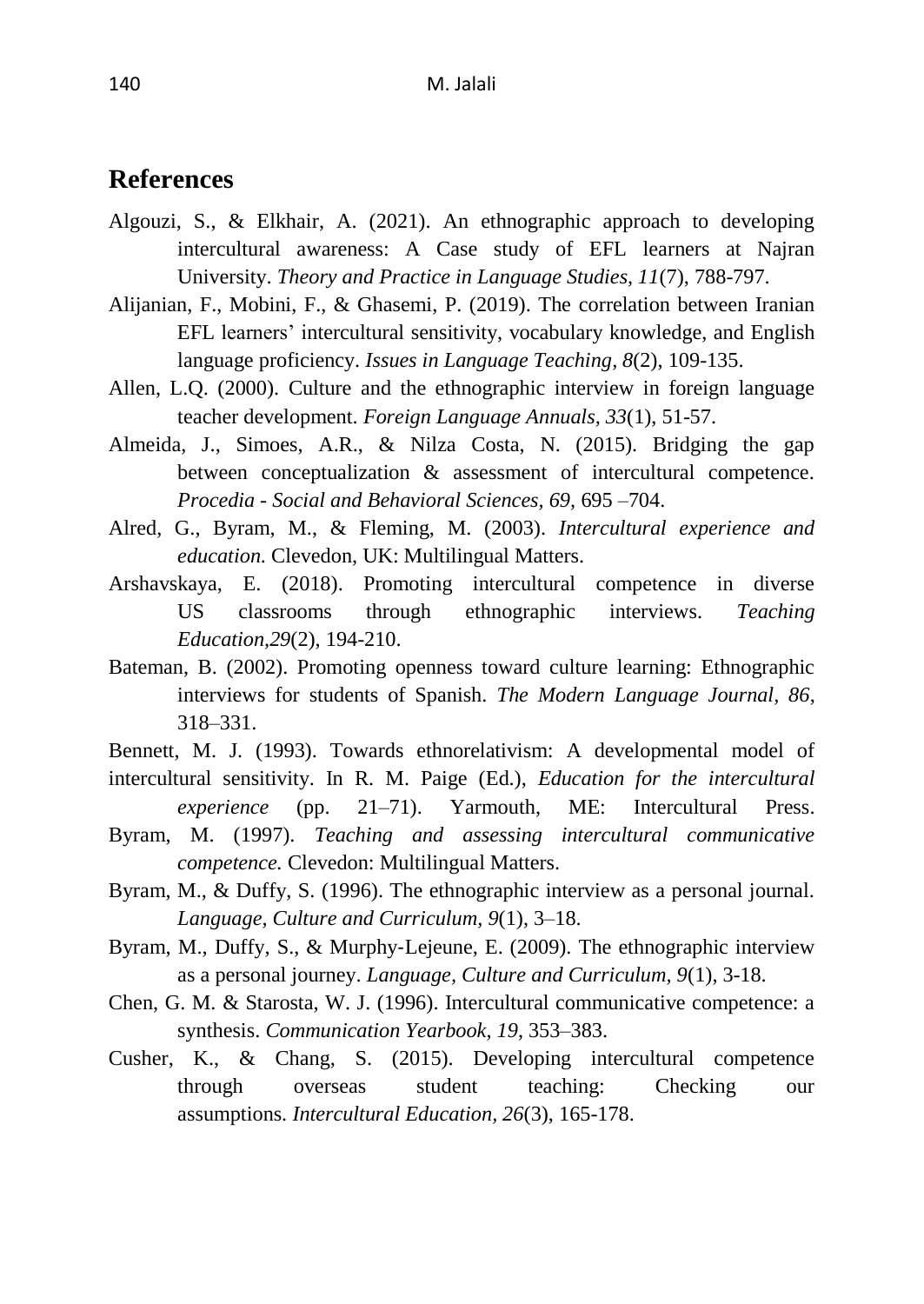- Czura, A. (2016). Major field of study and student teachers' views on intercultural communicative competence. *Language and intercultural communication, 16*(1), 83-98.
- Damen, L. (1987). *Culture learning: The fifth dimension in the language classroom*. Boston, MA: Addison-Wesley.
- Deardorff, D. K. (2004). *The identification and assessment of intercultural competence as a student outcome of internationalization at institutions of higher education in the United States* (Unpublished doctoral dissertation). Raleigh, USA: North Carolina State University.
- Deardorff, D. K. (2006). The identification and assessment of intercultural competence as a student outcome of internationalization at institutions of higher education in the United States. *Journal of Studies in International Education*, *10*(3), 241–266.
- Deardorff, D. K. (2009). Implementing intercultural competence assessment. In D.K. Deardorff (Ed.), *The SAGE handbook of intercultural competence* (pp. 477–491). Los Angeles, CA: Sage.
- Deardorff, D. K. (2011). Promoting understanding and development of intercultural dialogue and peace: A comparative analysis and global perspective of regional studies on intercultural competence. *In Report for the state of threats and perspectives on intercultural competences and skills.* UNESCO.
- Dejaeghere, J. G., & Cao, Y. (2009). Developing U.S. teachers' intercultural competence: Does professional development matter? *International Journal of Intercultural Relations, 33*, 437–447.
- Ericksen, A. (2021). Practicing with peers: ethnographic interviews to inspire intercultural engagement at a small liberal arts college. *Intercultural Education, 32,* 160-174.
- Fantini, A. E. (2009). Assessing intercultural competence: Issues and tools. In D. K. Deardorff (Ed.), The *SAGE hand book of intercultural compet*ence (pp. 456–476). Los Angeles, CA: Sage.
- Hammer, M. R. (2012). *The Intercultural Development Inventory (IDI) V.3 Technical Manual*. Portland, OR: Intercultural Communication Institute.
- He, Y., Lundgren, K., Pynes, P. (2017). Impact of short-term study abroad program: In-service teachers' development of intercultural competence and pedagogical beliefs. *Teaching and Teacher Education,*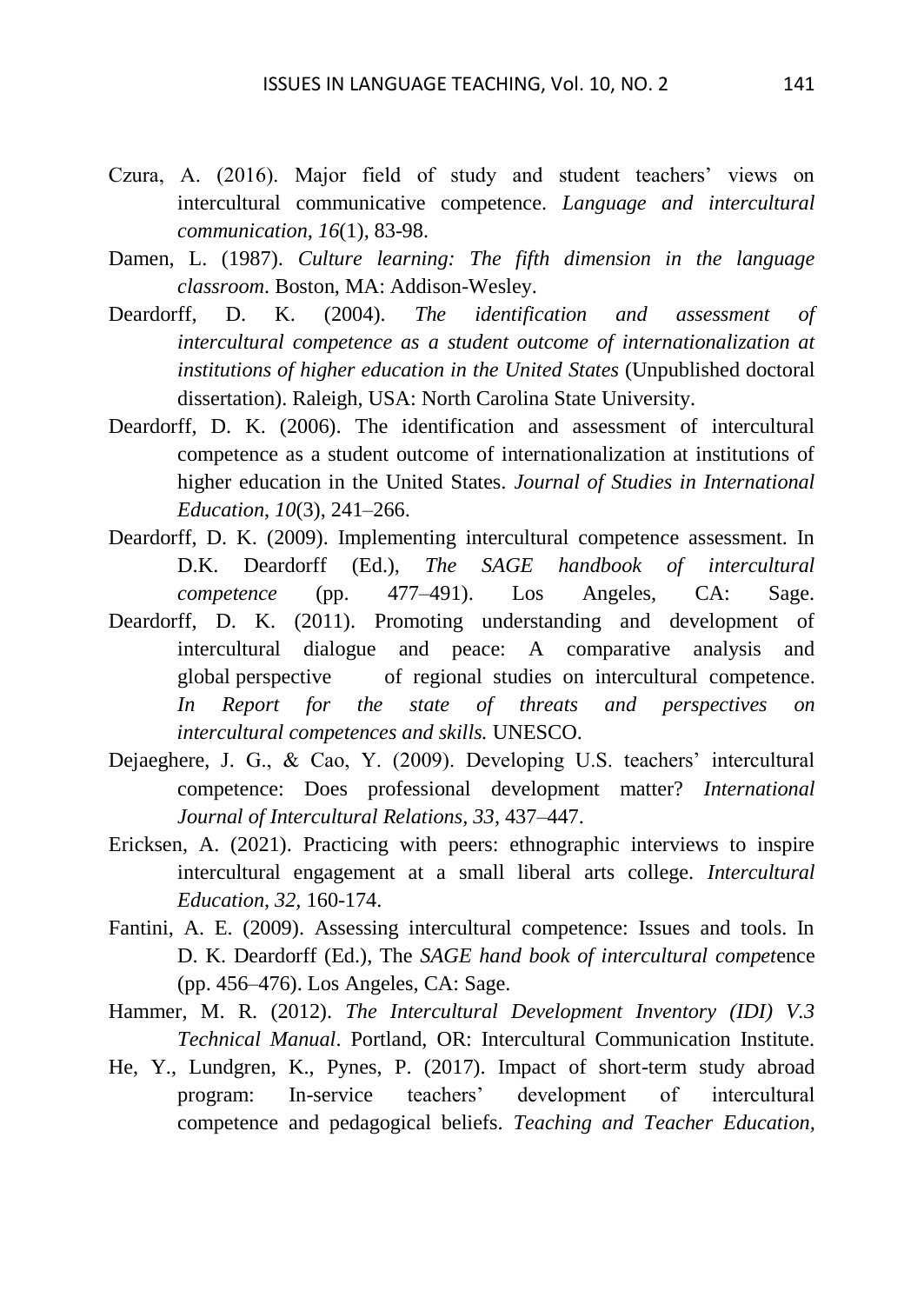*66*, 147-157.

- Holmes, P., & O'Neill, G. (2012). Developing and evaluating intercultural competence: Ethnographies of intercultural encounters. *International Journal of Intercultural Relations, 36*(5), 707–718.
- Jackson, J. (2011). *Assessing the impact of a semester abroad using the IDI and semi-structured interviews*. Proceedings of the Second Intercultural Development Inventory, Minneapolis, MN, USA, (Distinguished paper award).
- Kealey, D. J. & Ruben, B. D. (1983). Cross-cultural personnel selection criteria, issues, and methods. In D. Landis & R. W. Brislin (Eds.), *Handbook of intercultural training: Issues in theory and design* (pp. 155-175). New York: Pergamon.
- Pergamon.Knapp, M. (1999). Ethnographic contributions to evaluation research: The experimental schools program evaluation and some alternatives. In A. Bryam, & R. Burgess (Eds.), *Qualitative research (IV)* (pp.160–179). Thous and Oaks, CA: Sage Publications.
- Kramsch, C. (1983). Culture and constructs: Communicating attitudes and values in the foreign language classroom. *Foreign Language Annals, 16*, 437-48.
- Krueger, R. A. (1994). *Focus group: A practical guide for applied research*. Thousand Oaks, CA: Sage Publication.
- Magnan, M. L. (2019). *Creating cross-cultural understandings in the language through ethnographic interviews with immigrants.* (Doctoral dissertation). Graduate School of Lesley University: Cambridge, Massachusetts.
- Najarzadegan, S. (2016). Intercultural Communication: A comparison of Iranian and American Nonverbal Behaviors. *Journal of Applied Linguistics and Language Research, 3*(3), 75-85.
- Nemati, A., Marzban, A., & Maleki, E. (2014). The role of intercultural competence in foreign language teaching. *International Journal of Language and Linguistics, 2*(6-1), 8-12.
- Nunan, D. (1992). *Research methods in language learning*. Cambridge, UK: Cambridge University Press.
- Pajares, M. F. (1992). Teachers' beliefs and educational research: Cleaning up a messy construct. *Journal of Educational Research, 62*(3), 307-332.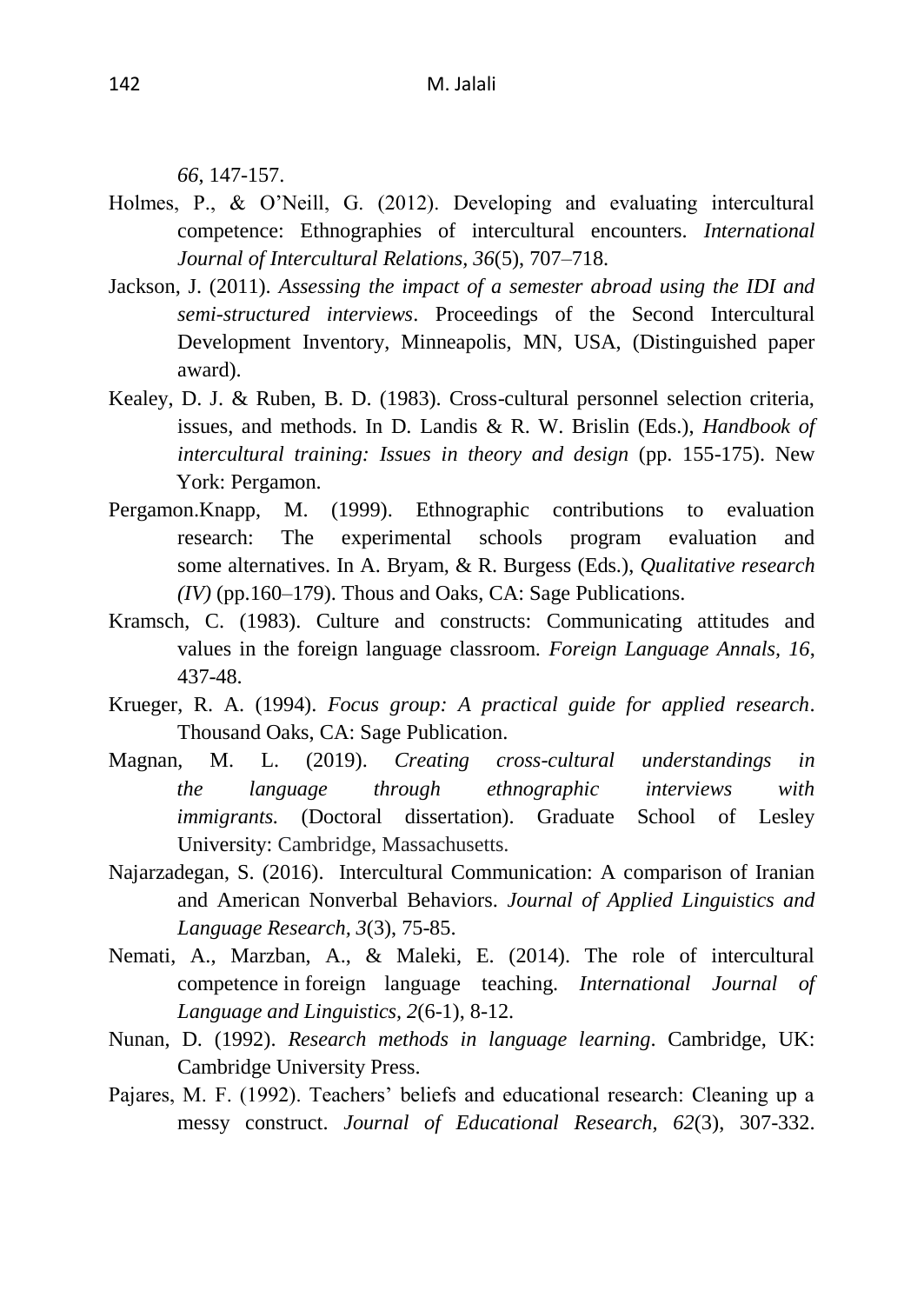- Pinto, A.D., & Upshur, R.E.G. (2009). Global health ethics for students. *Developing World Bioethics, 9*(1), 1–10.
- Roberts, C., Byram, M., Barro, A., Jordan, S., & Street, B. (2001). *Language learners as ethnographers*. Clevedon, UK: Multilingual Matters.
- Saboori, F., Phishghadam, R., Hosseini Fatemi, A., & Ghonsooli, B. (2015). Culture and identity: Linking Iranian identity components and cultural dimensions. *Issues in Language Teaching (ILT), 4*(1), 49-78.
- Sercu, L. (2004). Assessing intercultural competence: A framework for systematic test development in foreign language education and beyond. *Intercultural Education, 15*(1), 73-89.
- Spencer-Oatey, H., & Franklin, P. (2009). *Intercultural interaction: A multidisciplinary approach to intercultural communication*. Beijing: Foreign Language Teaching and Research Press.
- Spitzberg, B. H., & Changnon, G. (2009). Conceptualizing intercultural competence. In D.K. Deardorff (Ed.), *The SAGE handbook of interculturalcompeten*ce (pp. 2–52).Thousand Oaks, CA: Sage.
- Strugielska, A., & Piątkowska, K. (2016). Developing intercultural competence of teachers of English as a foreign language through an international project. *Intercultural Education, 27*(6), 534-535.
- Ward, M. J., & Ward, C. J. (2003). Promoting cross-cultural competence in preservice teachers through second language use. *Education, 123*(3), 532- 536.
- Weigel, R.C. (2009). Intercultural competence through cultural self-study: A strategy for adult learners. *International Journal of Intercultural Relations, 33*, 346–360.
- Weng, L. P., & Kulich, S. J. (2015). Does context count? Developing and accessing intercultural competence through an interview- and modelbased domestic course design in China. *International Journal of Intercultural Relations, 48*, 38-57.
- West, C. (2012). *Toward globally competent pedagogy*. Washington, DC: *NAFSA*: Association of International Educators. Retrieved from: http:// [www.nafsa.org/uploaded files/chez. pdf](http://www.nafsa.org/uploaded%20files/chez.%20pdf)
- Wilkinson, J. (2012). The intercultural speaker and the acquisition of intercultural/global competence. In J. Jackson (Ed.), *The Routledge*